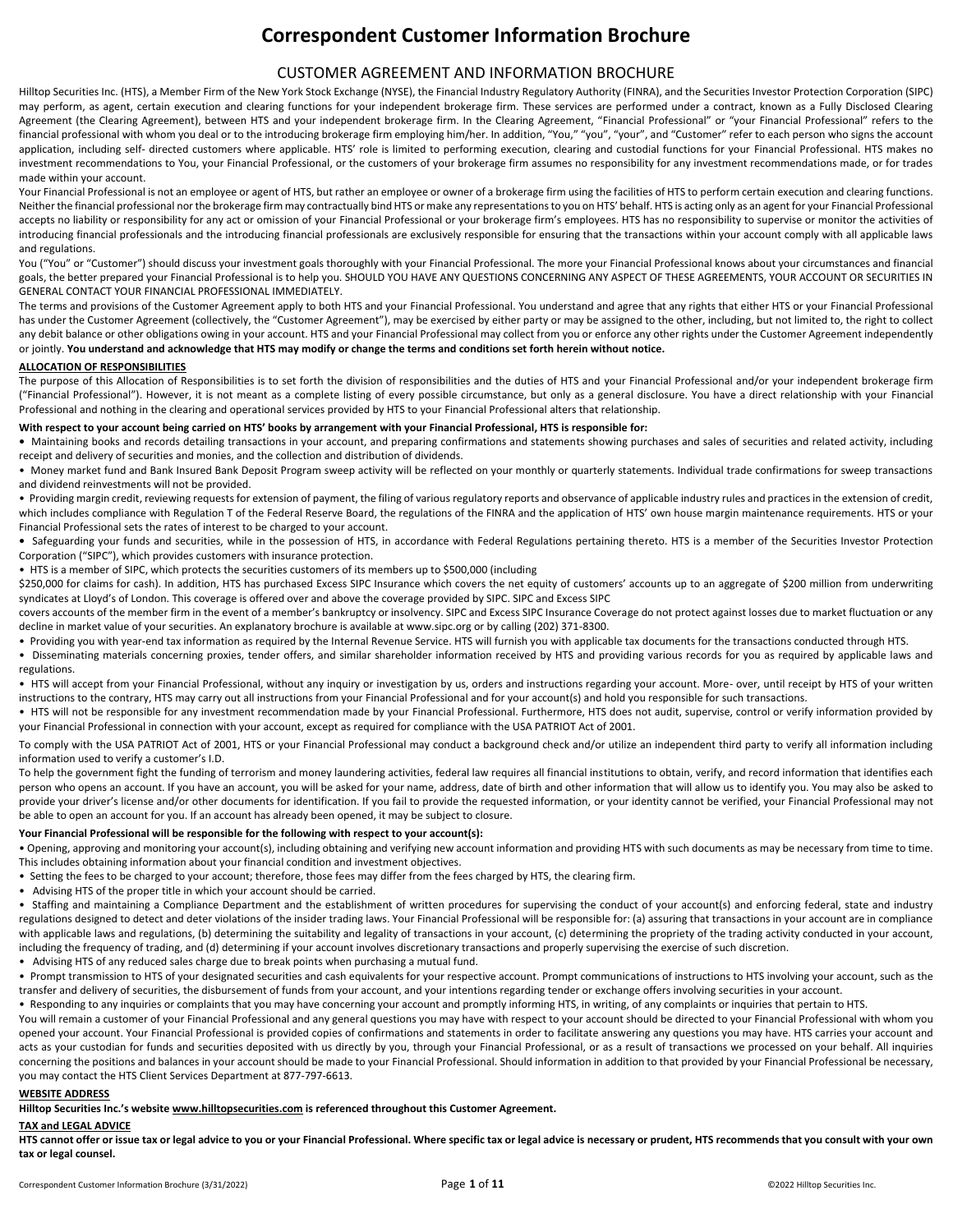#### **CASH ACCOUNT AGREEMENT**

In consideration for HTS opening and maintaining one or more cash accounts, you agree to be bound by the terms and conditions of the Customer Agreement, which may be amended at HTS' discretion, as follows:

- **1. Applicable Rules and Regulations.** All transactions made for you are subject to the constitution, rules, regulations, customs, usages, rulings and interpretations of the exchange or market, and its clearing house, if any, where the transactions are executed, as well as the mandates of the NYSE, FINRA, the United States Securities and Exchange Commission (SEC), and the Federal Reserve Board. The transactions shall also be subject to all applicable federal and state laws, rules and regulations, and will be construed in accordance with the laws of the State of Texas. It is important that you understand that your property may be transferred to the applicable State if no activity occurs in your account within the time period specified by State law.
- 2. Capacity to Contract, Customer Affiliation. You represent being of legal age, and not an employee of any exchange, member firm of an exchange or FINRA, bank, insurance company, or trust company, and that HTS will be promptly notified upon such association. You also represent that no one has an interest in this account or your other accounts with HTS, other than those signing the appropriate account documents.
- **3. Binding Upon Customer's Estate**. You hereby agree that the Customer Agreement will be binding upon Customer's heirs, executors, administrators, personal representatives and assigns, and that any successor will be notified of the Customer Agreement's provisions.
- **4. Important Information About Procedures for Opening a New Account.** To help the government fight the funding of terrorism and money laundering activities, federal law requires all financial institutions to obtain, verify, and record information that identifies each person who opens an account.
- **5. Agreement Contains Entire Understanding/Assignment**. The Customer may not assign the rights and obligations in the Customer Agreement without first obtaining the prior written consent of a duly authorized officer of HTS.
- 6. Severability. If any provision of the Customer Agreement is held to be unenforceable by any law, rule, administrative order or judicial decision, that determination shall not affect the validity of the remaining provisions.
- **7. Waiver and Modification.** Except as specifically permitted in the Customer Agreement, no provision may be waived or amended unless it is agreed to in writing and signed by a duly authorized officer of HTS. You further understand that the failure to exercise any right or obligation granted by the Customer Agreement will not be considered as a waiver of that right or obligation.
- **8. Opening an Account** Before an account can be opened, you must furnish your Financial Professional with certain information, including your name, address, Social Security number or tax identification number, citizenship, age, occupation, bank or other brokerage reference, as well your financial situation (net worth, income, investment experience, investment objective). Your Financial Professional has the responsibility for opening, approving and monitoring your account. Your Financial Professional must obtain and is responsible for new account documentation, knowledge of customer and customer investment objectives, new account approval or rejection, determining the commission charged, review of orders and accounts, supervision of orders and accounts, furnishing of investment advice, handling and supervision of discretionary accounts, and the handling of accounts for employees or officers of member organizations, selfregulatory organizations and other financial institutions. Each account opened is subject to HTS' acceptance and HTS reserves the right to close or restrict an account or reject a transaction at any time . HTS and your Financial Professional reserve the right to conduct background checks on account holders at any time, including obtaining credit reports. If requested, you will sign a separate release authorizing the release of credit information.
- **9. Backup Withholding.** Federal law requires, for U.S. persons, a specified percentage of reportable interest, dividends, and proceeds from the sale of securities be withheld, unless you furnish a correct taxpayer identification number. To avoid this "backup withholding" complete and return the New Account Application, which includes the substitute W-9 Form, certifying that the taxpayer number you are furnishing is correct and that you are not subject to backup withholding. For most individuals, your taxpayer identification number and Social Security number are the same. Foreign persons claiming foreign status must complete the IRS W-8BEN Form (for joint foreign accounts, each owner submits a W-8BEN).
- **10. FATCA Withholding.** Due to the enactment of the Foreign Account Tax Compliance Act (FATCA), if HTS
- cannot reliably associate a payment with valid documentation from the foreign person(s), HTS must presume the account is domestic, backup withhold and produce a 1099 tax statement for the period of time the foreign account is not properly documented. Foreign Financial Institutions (FFIs) and Non-Financial Foreign Entities (NFFEs) must submit a valid IRS Form W-8BEN-E. If HTS does not receive valid documentation, FFIs and NFFEs are subject to 30% FATCA withholding. In addition, if the account is classified as a United States Financial Institution (USFI) and HTS does not receive a valid IRS Form W-9, HTS is required to treat the USFI as foreign, subject to 30% FATCA withholding and produce a 1042-S tax statement for the period of time the USFI is not properly documented.
- 11. Cash Account. Your brokerage cash account does not provide for the extension of credit (margin), and you must pay in full for any security that you purchase. Regulation T of the Federal Reserve Board and certain Exchange rules require settlement of the purchase or sale of securities on the settlement date, which is usually two (2) business days following the transaction. When you buy a security, prompt payment by personal check, wire transfer, cashier's check or money order payable in U.S. funds to the order of HTS must be received into your account. Your Financial Professional can tell you the amount due shortly after any purchase. HTS will prepare and send a confirmation to you as soon as possible after execution of your order. You should not wait for the arrival of the confirmation before paying, since funds must be received by the settlement date. Federal Regulation T requires HTS to liquidate securities for which prompt payment is not received. In that event, you will be responsible for any resulting loss, will not be entitled to any gain, and your account will be restricted for 90 days. When you sell your stock it is essential that you deliver the certificate promptly to your account at HTS. The proceeds of a sale cannot be paid to you until HTS' receipt of your stock certificate in good, deliverable form by the settlement date. If HTS does not receive the securities that you sold within a reasonable amount of time after settlement date, your Financial Professional is required to purchase the securities in the open market. Again, you will be responsible for any resulting loss, will not receive any gain, and your account will be restricted for 90 days. The proceeds of a sale will be either retained in your account or, if you so request, the funds will be mailed to you. You may also request that sale proceeds, dividends and interest be automatically deposited to your bank account by electronic funds transfer. In general, it is HTS' policy that funds cannot be withdrawn against a deposited check within ten (10) business days of the date of deposit.
- 12. Interest on Cash Balances All balances in the Cash and Margin account types will be net together. If the netting results in a settled debit, debit interest will be charged. If the netting results in a settled credit, credit interest will be paid. Interest will be paid on those net credit balances that accrue \$1.00 or greater of interest during the month. Please refer to Section 40 "Securities Industry Protection Corporation (SIPC) and Excess SIPC Coverage" for a discussion of your account protection. Please consult your Financial Professional for additional information.
- 13. Compensation to HTS. HTS may receive compensation for establishing relationships through which investment products are made available which could result in a lower rate of return to the client. This compensation may include non-cash items such as reciprocal arrangements, discounts, rebates or reductions or credits against fees that would otherwise be payable in full by your Financial Professional or HTS.
- 14. Sweep Program. HTS's Sweep Program is a service provided by HTS to its customers offering you the option of automatically transferring excess cash balances in your securities account to either (i) our Bank Insured Deposit program (BID), which is an account at a participating bank whose deposits are insured by the Federal Deposit Insurance Corporation (FDIC); or (ii) a money market mutual fund product. A sweep of your excess cash balance allows you to earn interest on the funds while retaining the flexibility to quickly access that cash to purchase securities or withdraw it. To participate in the HTS sweep program, you must select a sweep option upon account opening by affirmative written consent. HTS may change the products available under the sweep program. For existing accounts, please notify your Financial Professional if you wish to sweep your cash balances to the BID program, to a money market mutual fund, or other selection. If you decline participation in the sweep program, fail to make a sweep program election by affirmative written consent, or if your account is otherwise ineligible to sweep, excess cash balances must be retained in an interest-bearing SIPC insured credit investment program (CIP) account held at HTS.

Unlike cash accounts, individual retirement accounts and qualified retirement plan accounts may not retain excess cash balances in CIP. Therefore, these specific types of accounts must affirmatively select either the money market fund option or BID program option.

HTS will generally provide any customer participating in its sweep program at least thirty (30) days written notice of (1) changes to the terms and conditions of the sweep program and any products currently available through the sweep program, (2) any changes, additions or deletions of products available through the sweep program, and (3) changing a customer's investment through the sweep program from one product to another. If advance notice of a modification is not practicable due to the circumstances, you will be notified as soon as is reasonably practicable of any change in the sweep program that results in changing the core account investment vehicle for your account.

The BID program is a program which involves a series of FDIC-insured bank accounts maintained at various participant banks, including PlainsCapital Bank, an affiliate of HTS. A list of all participant banks is available on our website at www.hilltopsecurities.com/disclosures/sweep-account-disclosure/. Additions and changes to the list of participant banks will also be posted on this website. Please consult your Financial Professional, as certain types of accounts may not be eligible to invest in the Bank Insured Deposit. If your account is ineligible, excess cash balances will be retained in an alternate fund or CIP.

It is important that you understand the unique nature, insurance coverage, and risk associated with each type of account. SIPC coverage does not protect cash balances created and maintained solely for the purpose of earning interest, so funds in money market or CIP accounts must be intended for future reinvestment.

HTS may temporarily suspend or discontinue the sweep arrangement, or change the timing or frequency of the sweep anytime without advance notice to you. If HTS fails to sweep your uninvested funds in the manner described in the Customer Agreement, HTS's liability is limited to the actual amount of the dividends or interest you would have earned had the sweep been performed. HTS may automatically sweep funds from your sweep account to your brokerage account anytime without advance notice to you to pay for securities transactions and withdrawal requests, satisfy a debit balance, settle any other obligation you owe HTS, pay your margin loan, provide necessary collateral in your margin account, or for any other permissible purposes. Should you wish to access these funds or information regarding the fund rates, contact your Financial Professional. You can also visit www.hilltopsecurities.com/disclosures/sweep-account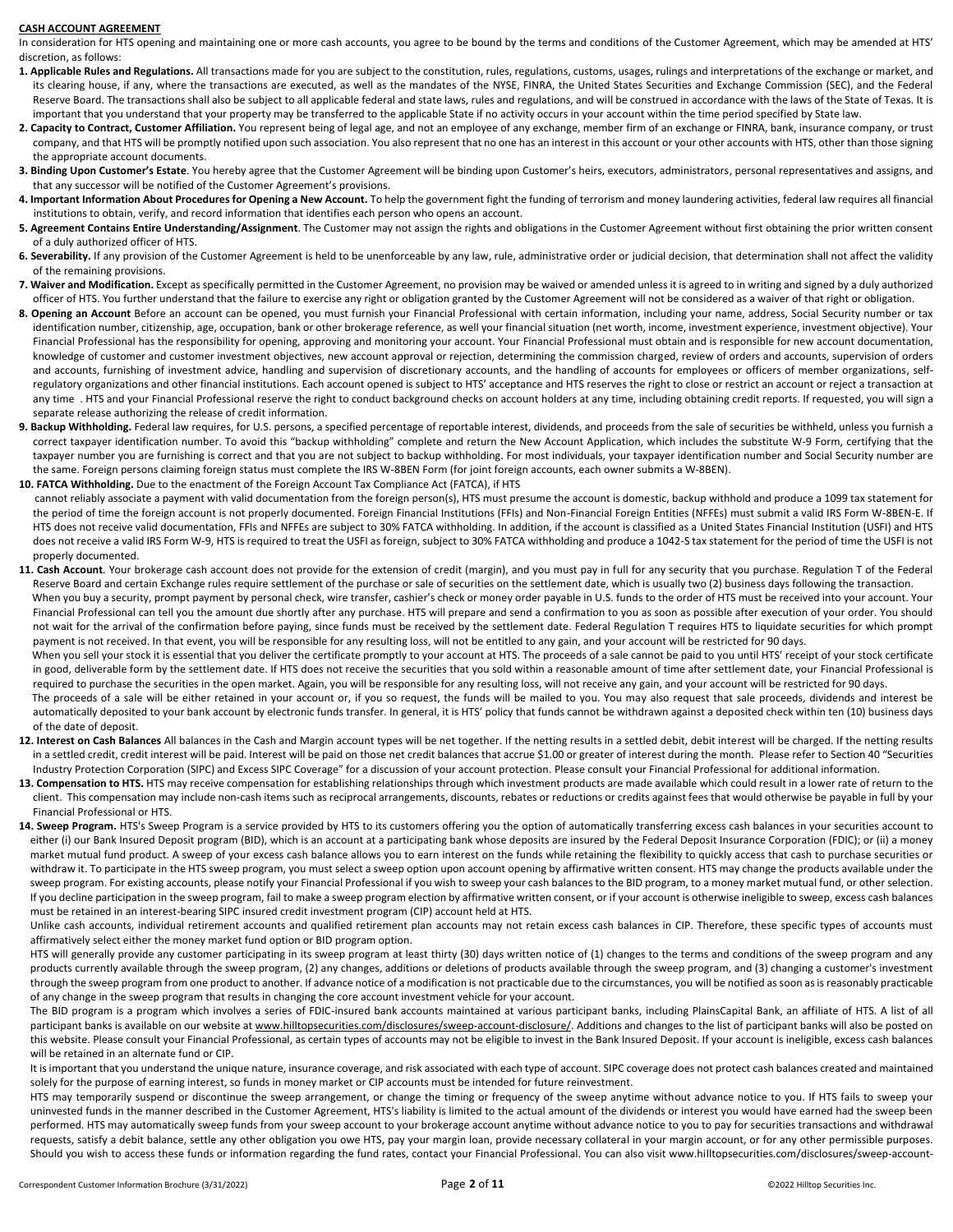disclosure/ for information regarding fund rates. With ongoing changes to the rates of return for the available sweep options, your personal financial circumstances and market conditions, you should always consider all of your investment options.

a. Bank Insured Deposit. HTS anticipates receiving fees, including fees for administrative services, and other financial benefits for providing sweep funds to our sweep program administrator and participant banks, including our affiliate PlainsCapital Bank. HTS anticipates the participant banks will receive a financial benefit from the use of sweep funds, such as net interest income. A portion of fees received may be paid to your Financial Professional.

The FDIC insures bank deposit accounts such as checking, interest-bearing checking and savings accounts, money market deposit accounts, and certificates of deposit (CDs) if an insured bank or savings association fails. Your bank deposits are generally insured up to \$250,000 per account holder, while your IRA and other qualifying self-directed retirement funds on deposit are separately insured up to \$250,000. The FDIC does not insure the money you invest in stocks, bonds, mutual funds, life insurance policies, annuities, or municipal securities, even if you purchased those products from an insured bank. Previously existing or other bank accounts you maintain at a participant bank may affect your FDIC insurance coverage. If your funds on deposit at any one bank exceed the applicable FDIC insurance limit of \$250,000 per account holder (\$250,000 for qualifying retirement accounts), the FDIC will not insure your funds in excess of the limit. If you have a deposit with one of the participant banks that is separate from a balance in the BID, please notify your Financial Professional if the combined deposits are in excess of \$250,000, and such excess funds will be placed with another participant bank, if available.

The current target maximum amount of FDIC Insurance coverage for your deposits in the BID program is up to \$5 million (for an individual account) or up to \$5 million per each individual owner of a joint account (e.g., for a joint account with two individual owners – up to \$10 million) (Maximum Applicable FDIC Deposit Insurance Amount), subject to the total amount on deposit in an account, applicable FDIC rules, and bank availability. Account balances in excess of the Maximum Applicable FDIC Deposit Insurance Amount will be invested in the Dreyfus Government Cash Management Money Market Fund Investor Class (DGVXX). For a list of participant banks in the BID program, please go to www.hilltopsecurities.com/disclosures/sweep-accountdisclosure/. Additional information regarding FDIC coverage is available at www.fdic.gov. Please consult your Financial Professional, as certain types of accounts may not be eligible to invest in the BID program. Please refer to the HTS Bank Insured Deposit Program Terms and Conditions document for additional information. A copy of this document may be obtained from your Financial Professional or online at www.hilltopsecurities.com/disclosures/sweep-account-disclosure/.

Hilltop Securities has a conflict of interest with respect to the BID program, because the banks participating in program (including PlainsCapital) have discretion in determining how much interest to pay on program deposits, and HTS has discretion in determining how much of that bank interest rate is paid to customers in the program and how much of the bank interest rate to retain itself as a Program Fee. The banks (including PlainsCapital) have a financial interest in paying a lower interest rate so that their net interest income is increased, and HTS has a financial incentive to pay a lower rate to customers so that its fees are increased. By contrast, a money market mutual fund has a fiduciary duty to seek the highest possible return for customers consistent with its investment strategy. HTS does not share any fees received in the BID program or any revenue received in connection with the program with its Investment Adviser Representatives (IARs).

On or about June 1, 2022, Hilltop Securities will implement certain changes to the BID program and will switch from paying interest at a single rate to a "tiered" interest rate system, under which the BID program will pay interest based on a "tiered" interest rate system, which will pay different rates of interest based on five different deposit tiers. Generally speaking, higher cash deposit balances will receive higher rates of interest than deposits with lower balances. The amount of interest paid will be determined by the amount of interest paid by the banks participating in the program, minus the amount of fees charged by us, as broker-dealer or custodian, in accordance with the following tiers:

| Tier   | <b>Deposit Level</b>      |
|--------|---------------------------|
| Tier 1 | \$0 to \$49,999.99        |
| Tier 2 | \$50,000 to \$249,999.99  |
| Tier 3 | \$250,000 to \$499,999.99 |
| Tier 4 | \$500,000 to \$999,999.99 |
| Tier 5 | \$1,000,000 or more       |

The applicable interest rate tier will be determined based on the amount of cash available in your brokerage account on a per account basis. Cash available in one brokerage account will not be aggregated to include cash which may be contained in other brokerage accounts you hold with us for purposes of qualifying for a higher interest rate tier. In other words, the amount of cash available in each specific brokerage account can only be used to qualify for one individual interest rate tier under the BID program.

Interest on funds in a bank deposit account is accrued daily, compounded monthly, and credited to your account monthly. Interest begins to accrue on the date of deposit in the BID up to, but not including, the date of withdrawal. The daily balance method is used to calculate the interest on these accounts. The daily rate is 1/365 (or 1/366 in a leap year) of the interest rate. Account rates are set in accordance with other bank products and may be changed at any time. The rate of return paid on BID program funds may vary from the rates of return available to account holders making deposits with the participant bank directly, through other types of accounts at your brokerage, or with other depository institutions in comparable accounts.

The BID program may be more profitable to HTS and its affiliates than other available sweep options. You should compare the terms, rates of return, required minimum amounts, charges and other features with other accounts and alternative investments.

b. **Money Market Funds.** Money market mutual funds, including the Dreyfus Government Cash Management Money Market Fund, which may also be available as a customer-selected sweep option, are registered with the SEC pursuant to the Investment Company Act of 1940 and are treated as securities. Please refer to Section 40 "Securities Industry Protection Corporation (SIPC) and Excess SIPC Coverage."

HTS anticipates receiving fees or other financial benefits based on your sweep account balance. For money market funds, those benefits can include annual payments based on the amount you invest in the sweep program. A portion of fees received may be paid to your Financial Professional. Please note that shares in a money market fund are not FDIC-insured, not guaranteed by the federal government, and are not deposits or obligations of any bank or guaranteed by any bank. There can be no assurance that a money market fund will be able to maintain a stable net asset value of \$1 per share. Tax-exempt money market funds may be subject to the alternative minimum tax. See the money market fund prospectus for more complete information, including terms, management fees, prevailing rates, and expenses. You can obtain a prospectus by contacting your Financial Professional or via our website at www.hilltopsecurities.com/disclosures/sweep-account-disclosure/. You should consider the fund's investment objectives, risks, and expenses carefully before investing.

15. Joint Accounts Joint account customers agree, that the signatories, jointly and severally, have the authority on behalf of the account to do all acts and have all rights, responsibilities and obligations that an individual account holder may have. Joint account customers, jointly and severally, agree that each joint account customer will have authority on behalf of the account to buy, sell and otherwise deal in securities; to receive on behalf of the joint account demands, notices, confirmations, reports, statements of account, and communications of every kind; and to deal with the financial professional on behalf of the joint account as fully and completely as if the Customer alone were interested in the account. This may all be done without notice to others interested in the account. Your Financial Professional is authorized to follow the instructions of any of the account holders in every respect concerning the joint account. In the event of deliveries of securities or payments to any of the joint account parties, your Financial Professional will be under no duty or obligation to inquire into those deliveries or payments. Joint authority will remain in force until your Financial Professional receives written notice of revocation. Your Financial Professional, however, is authorized, at the account holders' discretion, to require joint account action by the joint tenants with respect to any matter concerning the joint account. If the Joint Tenants with Right of Survivorship box has been marked, on the death of any account holder, the deceased party's ownership of the account passes to the surviving account holders.

The liability with respect to said account shall be joint and several. All property shall be subject to a lien in the financial professional's favor for the discharge of the obligations owed the financial professional. It is understood that the lien be in addition to and not in substitution of the rights and remedies the financial professional would otherwise have.

It is further agreed that the estate of any of the account holders who have died will be liable, and each survivor will continue to be liable, jointly and severally, to the financial professional for any net debit balance resulting from transactions initiated prior to the receipt by the financial professional of the written notice of the death, incurred in the liquidation of the account, or the adjustment of the interests of the respective parties.

- 16. Custodial Accounts. It is agreed that all accounts opened under the Uniform Gift to Minors Act (UGMA), the Uniform Transfers to Minors Act (UTMA), or similar state statutes will be properly created and that all property so transferred will be done in compliance with such applicable statutes. There will be good faith reliance upon the instructions given, representations made and actions taken by a transferor or custodian. Further, the custodian represents and warrants that the assets in the account belong to the minor and that all such assets, whether or not transferred out of the UGMA or UTMA account, will only be used for the benefit of the minor.
- 17. Employee Stock Option Plans. With HTS' and your Financial Professional's consent, you may exercise employee stock options or execute other employee stock plans through them. In such instances, by your signing the New Account Application, you represent to the issuer of such securities that HTS may make payments from your account for the cost of the securities. You understand that once those instructions have been accepted by HTS, they are not revocable or amendable by you, and that you agree to hold HTS and your Financial Professional free and harmless from any liability, cost or expenses associated with the market fluctuation of the stock price of the subject security. You understand that prior to acceptance of your instructions, HTS must verify that the issuer will promptly deliver a readily marketable security in negotiable form, and that you must designate the account into which the securities are to be deposited.
- 18. New Issues In connection with certain public offerings of securities, after a registration statement has been filed, you may be permitted to enter a conditional offer expressing your offer to purchase securities "when and if issued." You understand that a conditional offer is an offer to purchase public offering securities which (i) cannot be accepted until such time (the "Time of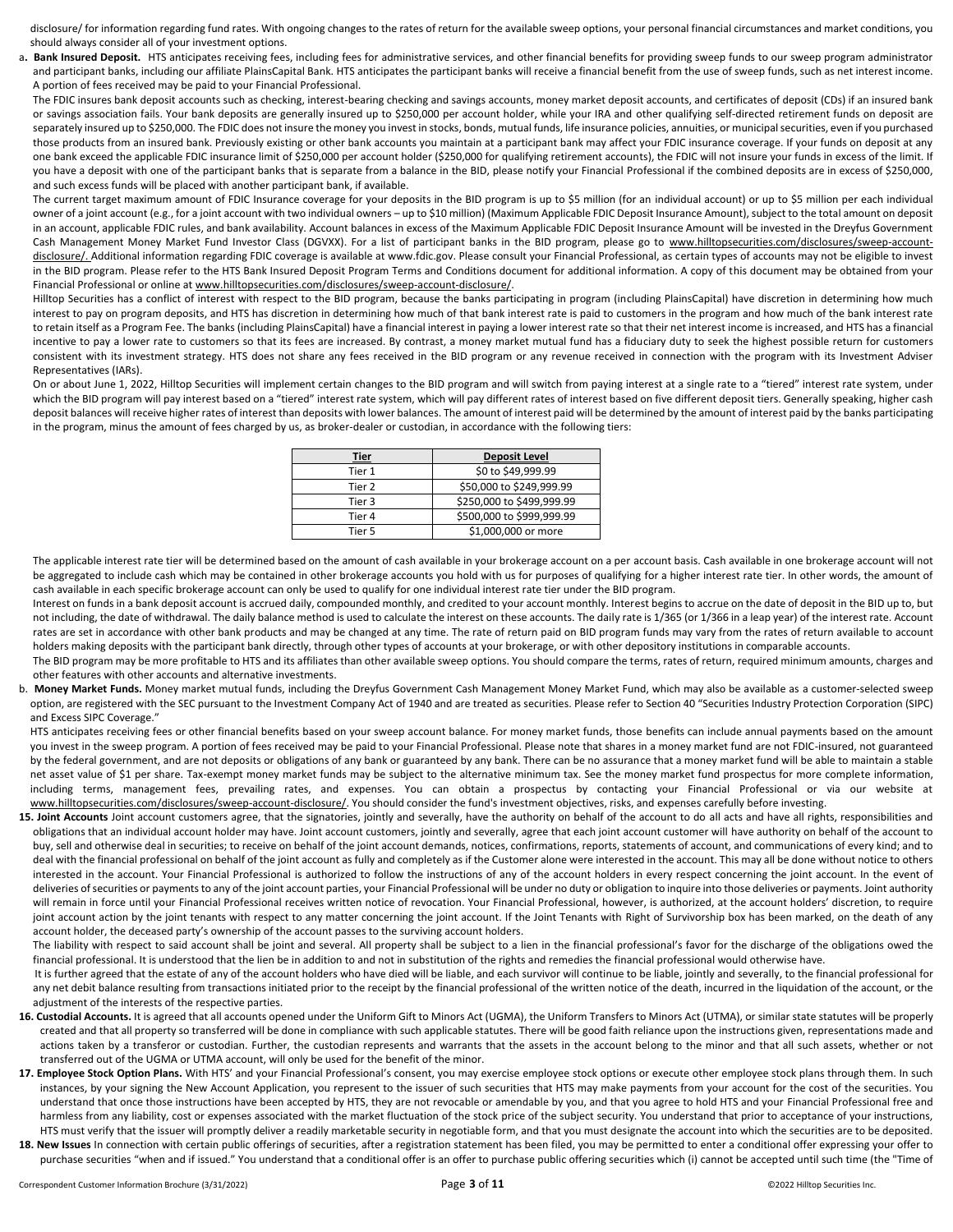Effectiveness") as the public offering securities have been effectively registered, but (ii) may be accepted, in whole or in part, immediately upon such Time of Effectiveness without any further action or consent on your part. You will be entitled to cancel any conditional offer at any time prior to the time that the Time of Effectiveness has occurred and your offer accepted.

Each conditional offer or subscription will be authorized by you and accepted with the understanding that an actual purchase is intended and that it is your obligation to pay for the purchase upon our demand. HTS and your Financial Professional's processing of any conditional offer or subscription will be subject to certain rules and regulations, which are subject to change at any time without notice. You understand that entering a conditional offer or a subscription in no way entitles you to purchase any securities, and that HTS and your Financial Professional reserves discretion to reject any offer for any reason, to allocate securities on any basis, or to change methods for allocating securities at any time and without notice. You also understand that HTS and your Financial Professional may require that your account contain available funds equal to or greater than the purchase price reflected by your offer. Any offer inadvertently accepted without sufficient funds in your account will be subject, at HTS' discretion, to cancellation or liquidation. You are responsible for your offers, including any purchases which exceed available funds. If funds are not available in the account and an offer is accepted, your payment must be immediately submitted to HTS. If payment is not received, or as market conditions warrant, at HTS' discretion, your account may be liquidated without prior notice. In the event your account is liquidated, you will be liable for resulting losses and all associated costs incurred by HTS.

- **19. Callable Securities.** HTS, in accordance with FINRA Rule 4340 (Callable Securities), has a lottery process in place which will allocate among its customers, on a fair and impartial basis, the securities to be redeemed or selected as called in the event of a partial redemption or call. You may access the firm's allocation procedures on the firm's website at www.hilltopsecurities.com. HTS will provide hard copies of the allocation procedures upon request.
- 20. Restricted Securities. You agree to advise HTS and your Financial Professional as to the status of any securities that fall under Rule 144,145, 148, and 701 of the Securities Act of 1933, as amended, and to timely deliver the appropriate paperwork to ensure clear legal transfer and good delivery of such securities.
- 21. Foreign Income Tax Withholding. When dividends and interest are paid on foreign securities, foreign tax is generally withheld from the payment by the paying agent at a tax rate known as the statutory, or maximum, rate and paid to the foreign taxing authority. In many cases investors are resident for tax purposes in countries that have tax treaties with the security's country of issuance. For specific types of investors, these treaties often allow for a favorable rate of withholding, less than the statutory rate.
- If you invest in foreign securities and are eligible for a favorable rate of withholding on dividends and interest, a residency certification is usually required. Most countries require IRS Form 6166 for US residents. To request a Form 6166, a taxpayer or an authorized representative must submit Form 8802 to the IRS. If your account is eligible for the favorable tax rate, and HTS secures the distribution at the favorable rate at source, the payment will be paid to your account less fees assessed by the depository.
- 22. Customer's Responsibility Regarding Certain Securities. Certain securities may grant the customer valuable rights that may expire unless you take action. These securities include, but are not limited to, warrants, stock purchase rights, convertible securities, bonds and securities subject to a tender or exchange offer. You are responsible for knowing the rights and terms of all securities in your account. HTS and your Financial Professional are not obligated to notify you of any upcoming expiration or redemption dates, or to take any other action on your behalf, without specific instructions from you, except as required by law and applicable rules of regulatory authorities.

Similarly, you are responsible for knowing about reorganizations related to securities that you hold, including but not limited to stock splits and reverse stock splits. HTS and your Financial Professional are not obligated to notify you of any such reorganizations. If, due to a reorganization, you sell more shares of a security than you own, if you become uncovered on an options position, or if you become otherwise exposed to risk requiring HTS or your Financial Professional to take market action in your account, HTS and your Financial Professional will not be responsible for any losses you incur. Overselling in a cash or margin account may be an impermissible short sale and may result in your account being restricted.

- 23. Delivery of Securities. Without abrogating any of HTS' or your Financial Professional's rights under any other portion of the Customer Agreement, and subject to any indebtedness of the Customer to the financial professional, the Customer is entitled, upon appropriate demand, to receive physical delivery of fully paid, transferable securities in the Customer's account. If transferable physical securities are deposited in an account within ten (10) business days prior to a transfer, such shares will not be released by HTS until the ten-day period has lapsed. In
- addition, transferable securities purchased and paid for by check will not be released for transfer until ten (10) business days subsequent to the deposit of the check.
- **24. Agency and Principal Transactions.** Many stocks and bonds are not traded on a securities exchange but in what is known as the over-the-counter market (OTC). When you buy or sell a security in this market, your Financial Professional may act as an agent or as a principal. The confirmation, which you receive, will designate the capacity in which your Financial Professional acted. When your Financial Professional acts as a principal, HTS is selling securities to you that it either owns or expects to buy shortly, or is buying securities from you for its own account. When your Financial Professional acts in an agency capacity for you in purchasing or selling securities in the OTC market, your Financial Professional is dealing on your behalf with another Financial Professional/Dealer, which could be HTS, or a customer of HTS. In such a case, the commission will be reflected on your confirmation. Orders that exceed specified criteria may undergo additional review by your Financial Professional and/or HTS.
- **25. Transactions and Settlements**. All customer orders for the purchase or sale of securities and other property will be executed with the understanding that an actual purchase or sale is intended and that it is the Customer's intention and obligation to deliver securities or the necessary funds by settlement date.

If the Customer fails to deliver to the Financial Professional any securities and other property sold at the Customer's direction, the financial professional is authorized to borrow the securities and other property necessary to enable the financial professional to make delivery. The Customer agrees to be responsible for any cost or loss the financial professional may incur, or the cost of obtaining the securities and other property which the financial professional is unable to borrow. The financial professional is the Customer's agent to complete all such transactions and is authorized to make advances and expend monies as required.

Please be advised that certain orders, at HTS' or your Financial Professional's discretion, may be subject to manual review and entry, which may cause delays in the processing of your orders. You should be aware that with respect to any order, you would receive the price at which your order was actually executed in the marketplace, which may be different from the price at which the security or option is trading when your order is entered. HTS is not liable for any such price differences or delays in the processing of your orders. You also understand that security price quotes provided to you may only be valid for a limited quantity. Orders for large share or principal value amounts may execute in multiple lots and at different prices than previously quoted. HTS reserves the right at its sole discretion to refuse any order or to enact certain requirements for the acceptance of any order without advance notice. You understand that HTS may not be held liable for acting upon false oral instructions or forged documents.

- 26. Stop on Quote Orders HTS accepts orders defined as Market, Limit, Stop and Stop Limit. In addition, we offer "stop on quote" and "stop limit on quote" order types. A stop on quote order to buy (or sell) becomes a market order to buy (or sell) when the NBBO ask (bid) is at or above (below) the stop price, and a stop limit on quote order to buy (or sell) becomes a limit order to buy (or sell) at the limit price when the NBBO ask (bid) is at or above (below) the stop price.
- 27. Execution of Orders/Erroneous Reports. Your Financial Professional can execute your orders to buy or sell securities, or forward them to HTS for execution. Stock and option exchanges have rules governing erroneous reports of executions. The price at which an order is executed will be binding, notwithstanding that an erroneous report may have been rendered or no report was received from the exchange. Also, a report will not be binding if an order was not actually executed but was reported in error.
- 28. Cancellation Requests; Late and Corrected Reports. When you place a request to cancel an order, the cancellation of that order is not guaranteed. Your order will only be canceled if your request is received in the marketplace and matched before your order is executed. During market hours, it is rarely possible to cancel your market order. Do not assume that any order has been executed or cancelled until you have received confirmation from HTS or your Financial Professional. Please be advised that HTS and your Financial Professional may, from time to time, receive late reports from exchanges and market makers reporting the status of transactions. Accordingly, you may be subject to late reports related to orders that were previously unreported to you or reported to you as being expired, cancelled, or executed. Further, any reporting or posting errors, including errors in execution prices, will be corrected to reflect what actually occurred in the marketplace.
- 29. Dividend Reinvestment Program (DRIP Program). With this feature, all dividends paid by eligible securities that you designate for reinvestment are automatically reinvested in additional shares of the same security. (For purposes of the Dividend Reinvestment Program, "dividends" means cash dividends and capital gain distributions, late ex-dividend payments, optional dividend distributions and special dividend payments, but not cash-in-lieu payments.) To be eligible for this program, a security must be held, in the account, in street name by HTS or at a securities depository on its behalf. Open orders for securities are not eligible for dividends.

In designating any eligible security for reinvestment, you authorize us to purchase shares of that security for your account. Participation in the DRIP Program may be terminated at any time by giving notice to HTS. The termination will take effect with the next eligible cash distribution provided the notice to terminate was received prior to the record date of the distribution. All eligible cash distributions will be reinvested on all eligible securities that have been enrolled in the DRIP Program without commission charges provided the securities were held on the record date and the dividend payable date.

All rights accruing to partial shares of an eligible security that are subject to the DRIP Program will be sold in the event of a rights offering. Proceeds from the sale will be used to purchase additional shares of the eligible security. In the event of a transfer, liquidation, or request to issue a certificate, the partial shares will be liquidated at prevailing market prices without a commission charge.

Shares purchased through the DRIP Program will generally be placed in your account as of the dividend payable date. Note, however, that the stock price at which your reinvestment occurs is not necessarily the same as the price that is in effect on the dividend payable date. This is because HTS may buy the shares of domestic companies two (2) business days or less before the dividend payable date, at the market price(s) in effect at the time, in order to help ensure that HTS has shares on hand to place in your account on the dividend payable date. Other factors may require the purchase of the shares on a different business day, which may be before, on, or after the dividend payable date, e.g., dividends of foreign companies. Also, shares of securities that have an unusual ex-dividend date are purchased on the ex-dividend date and placed in our account on the first business day following the dividend payable date. Therefore, you may end up receiving more or fewer shares than if your dividend had been reinvested on the dividend payable date itself, particularly if there are significant changes in the market price of a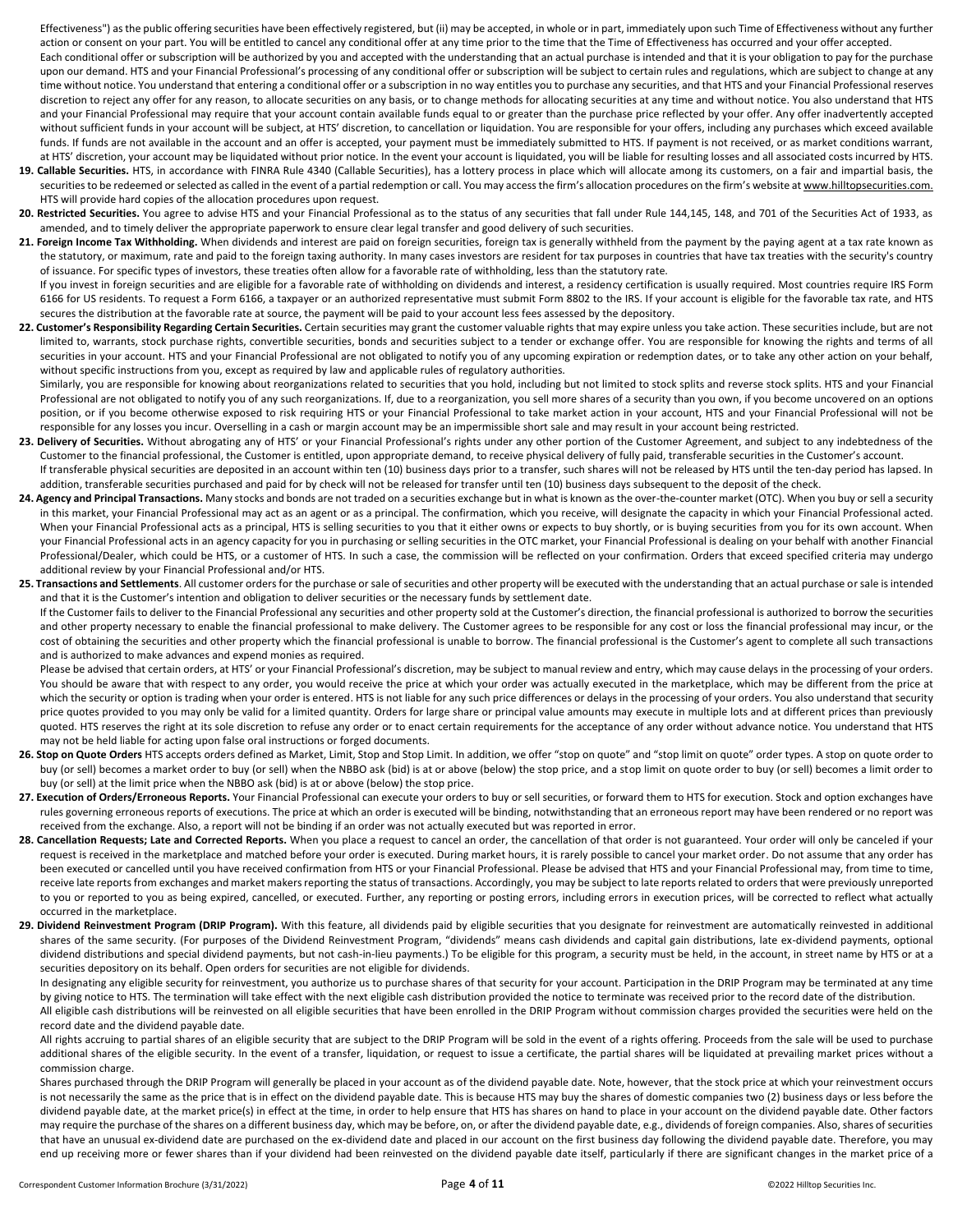security just before its dividend payable date. If sufficient shares are unavailable in the market to satisfy all customers' requirements for dividend reinvestment for a security, the dividend will not be reinvested.

 Automatic reinvestments often involve purchase of fractional shares. Partial shares pay prorated dividends and can be sold if you sell your entire share position, and will be liquidated automatically in transfers and certain other situations, but otherwise typically cannot be sold. Dividend payments will be made based on those fractional shares. Proxy materials and voting rights will be proportionate to the partial interest, except in certain types of company reorganizations. In the event of a mandatory reorganization, partial interest will be handled according to the terms of the reorganization. In cases of voluntary reorganization, HTS will act on an account holder's instructions with respect only to whole shares.

 Although for dividend reinvestments your regular account statement takes the place of a trade confirmation, you can generally obtain status information the day after the reinvestment date by contacting your Financial Professional.

 If you transfer or reregister your account within HTS (for example, by changing from a Traditional IRA to a Roth IRA), you need to re-designate any securities whose dividends you want reinvested.

When feasible, HTS will participate in a program offered by the Depository Trust Company (DTC) that offers a share price discount. Note that the availability of any given security through this program may change without notice. Also note that DTC program transactions sometimes take longer to process: although the transactions are effective as of the dividend payable date, they may not be posted to your account until 10-15 days after the payable date. If you sell your dividend-generating shares before the posting date, the dividend will not be reinvested. If instructions are not received prior to the date there is no guarantee that cash will be reinvested for that pay date. Dividend reinvestment does not ensure a profit on your investments and does not protect against loss in declining markets.

- **30. Losses Due To Extraordinary Events.** HTS is not responsible, and you agree not to hold HTS liable, for losses caused directly or indirectly by conditions beyond our control, including, but not limited to: war, natural disasters, government restrictions, exchange or market rulings, strikes, interruptions of communications or data processing services, news or analysts' reports, trading volumes, market volatility or disruptions in orderly trading.
- **31. Order Flow Disclosure.** Payment for Order Flow is compensation paid to a brokerage firm by another Financial Professional/Dealer in return for directing some customer orders for execution. Such remuneration is considered compensation to the brokerage firm, and the source and amount in connection with your transaction will be disclosed upon request. This compensation may include non-cash items such as reciprocal arrangements, discounts, rebates or reductions or credits against fees that would otherwise be payable in full by your Financial Professional. Order Routing Statistics required under SEC rules are available on the Internet at www.hilltopsecurities.com.
- 32. Confirmations. The confirmation contains the complete terms of the trade. While HTS makes every effort to transmit reports of transactions accurately, errors do occasionally occur, especially during periods of heavy volume. If a transaction is not entirely in accordance with your understanding and directions, you must report the error to your Financial Professional in writing or by electronic mail within two (2) days after your receipt of the confirmation. HTS cannot be held responsible for the price as reported to you if your order was executed at another price. Furthermore, HTS cannot be held responsible for reports of transactions that have not, in fact, occurred. As soon as the error is discovered, the correct information will be reported to you as expeditiously as possible.

It is your responsibility to review upon receipt, all confirmations of transactions. If notification is not received within the specified time, you may not later claim the transaction(s) to be incorrect or unauthorized. HTS reserves the right to determine the validity of your objection. HTS may elect at any time to cease sending confirmations for transactions effected pursuant to a periodic plan or an investment company plan. Periodic plan and investment company plan transactions will be provided in Customer account statements.

- 33. S&P Disclaimer. S&P data or information, including S&P ratings, (the "S&P Content") is provided only for your personal, individual use and not for any use or for the benefit of any other individual or organization; and redistribution of the S&P Content is prohibited without S&P's consent.
- 34. Worthless and Non-Transferable Securities. Any securities positions for which (i) we are unable to find a market to conduct a liquidation of the security; (ii) we are unable to find an independent transfer agent employed by the issuer to conduct a stock transfer or (iii) costs involved in the sale of the security are greater than the proceeds generated from the sale, may be given a "worthless" status, at which time a Negative Response Letter will be mailed to you at the last known address on file with HTS with specific instructions set forth therein regarding the worthless securities.
- 35. Access Equals Delivery. HTS has adopted the "Access Equals Delivery" (AED) model that permits securities issuers and their intermediaries to satisfy their prospectus delivery requirements for certain products by making their prospectus available online on the Internet. To obtain electronic copies of notices, offering documents, and other information for available products please visit the websites listed in the Terms and Conditions section of your Trade Confirmation. Printed copies of the final prospectus related to your transactions are also available upon request.
- **36. Cost Basis** Effective January 1, 2011, as a result of the Energy Improvement and Extension Act of 2008, we report your cost basis, short term and long term capital gain/loss information to the Internal Revenue Service (IRS) after the sale of your securities. HTS will use the First In First Out (FIFO) cost basis default accounting method on all lots sold unless you notify your Financial Professional in writing to use an alternate cost basis accounting method. The current Cost Basis regulations phase in changes to Form 1099 B reporting requirements by security category as follows:
	- Effective January 1, 2011 shares of stock in a Corporation inclusive of REITs (Real Estate Investment Trusts), Closed End Funds, American Depository Receipts (ADRs) and Exchange Traded Funds (ETFs).
	- Effective January 1, 2012 stock in Open End Funds, Regulated Investment Companies (RICs), and Dividend Reinvestment Plans (DRPs) which are eligible for the alternate average basis accounting method.
	- Effective January 1, 2014 less complex debt instruments, options, commodity derivatives or any other financial security identified by the Treasury.
	- Effective January 1, 2016 more complex debt instruments.

The IRS requires separate 1099 B Forms to be issued to you if you have sold both "covered" and "noncovered" securities. "Covered" securities are defined as stock acquired for cash after January 1, 2011 which is reportable under the new cost basis rules for the tax year 2011, Open End Funds, DRPs and RICs acquired for cash after January 1, 2012 which is reportable under the new cost basis rules for the tax year 2012, and bonds, options, commodity derivatives or any other financial security identified by the Treasury not covered in the current Cost Basis Regulations for the tax year 2012. "Noncovered" securities are securities acquired for cash prior to the effective date applicable to that security type, and are not subject to cost basis reporting.

In addition to reporting your basis amount for "covered" securities we are required to report whether the transaction results in short term or long term characterization. Short sales are reported in the tax year the short position is closed. We are also required to incorporate wash sale rules in basis calculation for identical securities with the same CUSIP number held in the same account, as well as take into account corporate actions for cost basis reporting effective January 1, 2011.

 Effective January 1, 2012 we are required to identify all corporations as either a S Corporation or a C Corporation. In addition, we are required to report 1099 B cost basis information for S Corporations for "covered" securities. Sales proceeds, or amounts reported on the 1099 B for S Corporations are subject to backup withholding if we do not have Form W-9. All corporate accounts are considered as S Corporations until we receive a new W-9, which has a new identification feature for C Corporations and S Corporations, effective January 1, 2012.

Please note that if you own securities which are subject to the 2011 1099 B cost basis reporting rules and you do not want your 1099 B long or short term gain/loss reported using FIFO for a specific security, you must notify your Financial Professional on or before settlement date of the sale of the security as to which tax lot you wish sold.

Please be advised if you currently have standing instructions for the accounting method used for "noncovered" securities, HTS needs new, separate additional standing instructions for the accounting method for your "covered" securities acquired in 2011.

 As of 2012, mutual funds and securities subject to a dividend reinvestment program may use cost basis averaging as the accounting method. If we are currently averaging the basis of any of these securities acquired before 2012, we plan to make a single-account election pursuant to the IRS regulations and treat those securities as "covered" securities even though acquired before 2012, unless you instruct us in writing to do otherwise, that is, to use another method of basis calculation for those securities acquired in 2012 or later. If you do not elect otherwise, then upon our making the single-account election, any newly acquired securities will be averaged with the older existing securities, as long as acquired in the same account with the same CUSIP number. Unless you contact your Financial Professional and wish to change this single-account election, it may only be done prospectively. If by 2012, we are not currently averaging any of your mutual funds or stock subject to a dividend reinvestment plan, and your accounting preference is not FIFO, we will require your request for an alternate accounting method to be in writing. You may make the average basis election at any time, effective for sales or other dispositions of stock after you notify your Financial Professional. The election must identify each account you have with us and each stock in that account to which the election applies. The election may specify that it applies to all accounts with us including accounts you subsequently establish with us.

The IRS Cost Basis Regulations can be found on the IRS website with these links:

http://www.irs.gov/irb/2010-47\_IRB/pt04.html

http://edocket.access.gpo.gov/2010/pdf/2010-25504.pdf

http://www.irs.gov/irb/2013-20\_IRB/ar07.html

In addition to the Accounting Method election options, the following elections are available to you: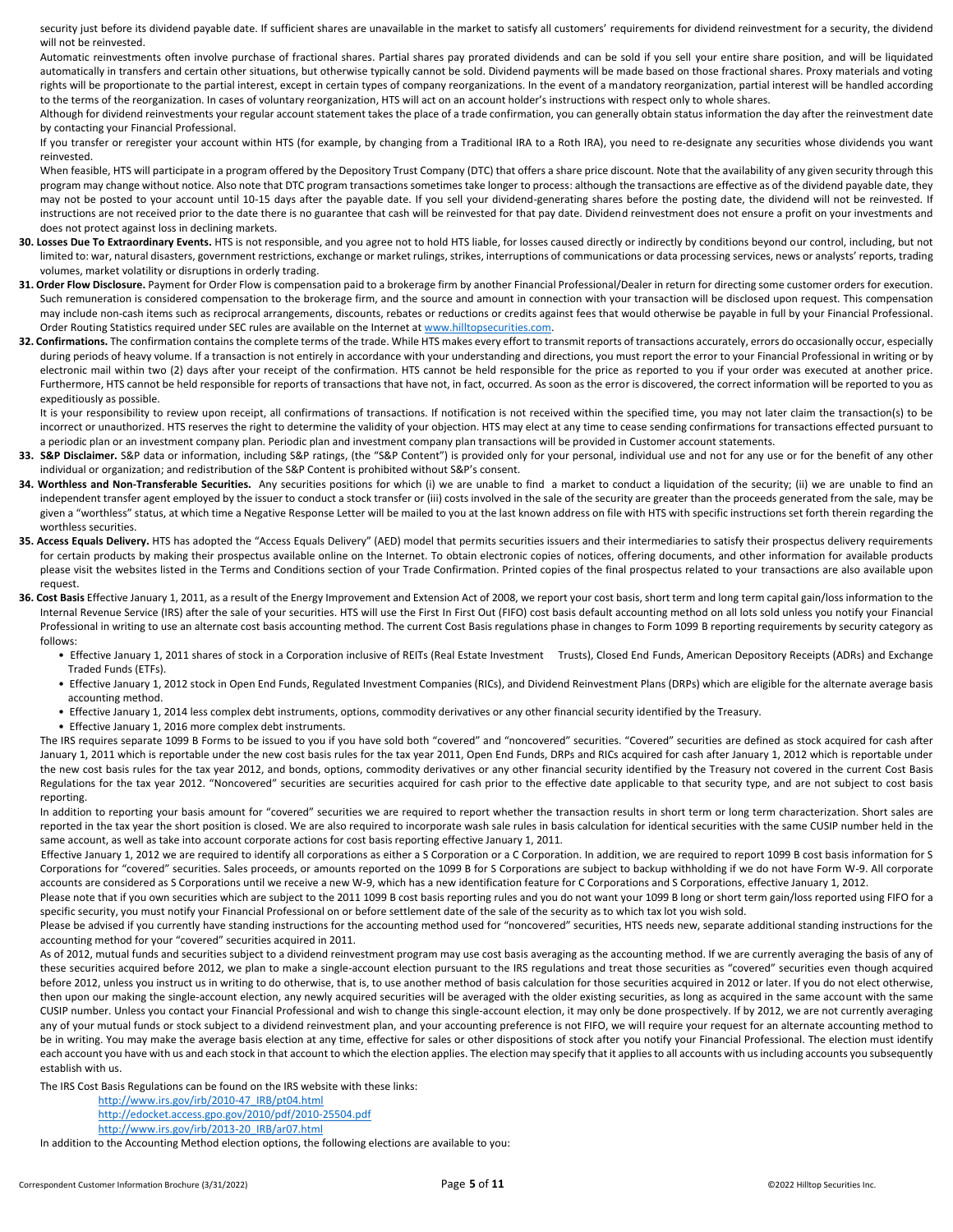Currently, Hilltop Securities Inc. defers the Market Discount of fixed income market discount accretion. You may choose to recognize Market Discount over the period you own the bond and include it in your income currently as interest income. If you do not make this choice, the following rules generally apply.

- When you dispose of a bond, you must treat any gain as ordinary interest income, up to the amount of the accrued market discount.
- o You must treat any partial payment of principal on the bond as ordinary interest income, up to the amount of the accrued market discount.
- o If you borrow money to buy or carry a bond, your deduction for interest paid on the debt is limited.
- Hilltop Securities Inc. defaults to the Constant Yield method for the accretion of Market Discount calculation. You may however choose the Straight Line method for the accretion of the Market Discount calculation. Please refer to the IRS Publication 550.
- You may choose to amortize a taxable bond premium (generally done over the life of the bond). A portion of the premium reduces the amount of interest included in your income. Hilltop Securities Inc. by default amortizes taxable bond premium. Please refer to the IRS Publication 550.

#### **Cost Basis Methods**

It is your responsibility to choose the cost basis method appropriate to your tax situation. Failure to select the proper cost basis method may cause you to pay more tax than necessary. HTS does not provide tax advice and encourages you to consult with your tax professional regarding this decision.

#### **Default Cost Basis Methods**

We apply the IRS default method for fixed income securities unless you inform us of a preferred method.

#### We do not issue tax advice as you are responsible for accurately reconciling and reporting the sales of your securities impacted by the new cost basis regulations. If you have additional **questions, please seek the advice of your CPA or tax professional.**

**37. Account Statements.** You should carefully examine your account statement as soon as you receive it. If you feel that there is an error on the statement, you must notify HTS immediately in writing, but in no event later than 10 days after the date the statement is first made available to you (e.g., eDelivery, Momentum Client or other means provided by Your Financial Professional), on which the error first appeared. If you fail to receive your statement within a reasonable time after it usually appears, contact HTS promptly. Failure to comply with this notification requirement may bar you from claiming on any error involving your account(s).

In addition, you must notify HTS about any unauthorized activity within ten (10) days after the date the statement is first made available to you (e.g., eDelivery, Momentum Client or other means provided by Your Financial Professional), on which the unauthorized activity first appeared. If you do not alert HTS to the first unauthorized transaction in a series of related unauthorized transactions within such notification period, you may be barred from making a claim for any further activity in an ongoing series of unauthorized transactions.

- 38. Notices and Other Communications. Notices including, but not limited to, initial and maintenance calls, delivered to the Customer's address of record or to the email address provided will be deemed to have been personally delivered to the Customer, whether actually received or not. Any notices requiring immediate verbal delivery left for you on your answering machine, or otherwise, will be deemed to have been delivered to you, whether you actually received it or not.
- 39. Monitoring and Recording Telephone Conversations and Email. HTS reserves the right to monitor and record any or all telephone conversations and electronic communications between you and HTS and any of HTS' employees or agents.
- 40. Safeguarding Your Securities. Your assets that remain in HTS' custody are insured against loss from fire, theft and forgery under mandated insurance programs and protected against business failure under the federally backed SIPC.
- **41. Securities Industry Protection Corporation (SIPC) and Excess SIPC Coverage.** HTS is a member of SIPC, which protects the securities customers of its members up to \$500,000 (including \$250,000 for claims for cash). In addition, HTS has purchased Excess SIPC Insurance which covers the net equity of customers' accounts up to an aggregate of \$200 million from underwriting syndicates at Lloyd's of London. This coverage is offered over and above the coverage provided by SIPC. SIPC and Excess SIPC covers accounts of the member firm in the event of a member's bankruptcy or insolvency. SIPC and Excess SIPC Insurance Coverage do not protect against losses due to market fluctuation or any decline in market value of your securities. An explanatory brochure is available at www.sipc.org or by calling (202) 371-8300.
- 42. Fees and Charges. You understand that HTS and your Financial Professional may charge commissions and other fees for execution or any other service furnished to you, and you agree to pay such commissions and fees, including all associated collection costs. You acknowledge and agree that such commission rates and fees are determined and set by HTS or your Financial Professional and are subject to change at any time. You agree to pay any applicable fees charged by an electronic communications network (ECN), as well as, all applicable federal, state, local and foreign fees and taxes. A schedule of HTS' fees is attached as Schedule A.
- 43. Satisfaction of Indebtedness. Your securities and other property, in any account in which you have an interest, will be subject to a lien for the discharge of any and all indebtedness or any other obligations. All securities and other property of yours will be held by HTS or your Financial Professional as security for the payment of any such obligations or indebtedness in any account that you may have an interest, subject to applicable law. HTS or your Financial Professional may, at any time and without prior notice to you, use and/or transfer any or all securities and other property in any account(s) in which the Customer has an interest.

Further, you agree to satisfy, upon demand, any indebtedness, and to pay any debit balance remaining when the account is closed. Customer account(s) may not be closed without HTS first receiving all securities and other property for which the account is short, and all funds due for all securities and other property in which the account(s) are long. You further agree to reimburse HTS for any and all expenses.

44. Indemnification and Limitation of Liability. You agree to indemnify and hold harmless HTS, and its officers, directors, employees, agents, financial professionals, and representatives (Indemnified Parties), the company through which your independent brokerage firm clears from any and all claims, losses, liabilities, costs, damages, and expenses, including reasonable attorney's fees, that may be brought, made, or assessed against any Indemnified Parties caused by, arising out of, or resulting from (i) your failure or refusal to follow any directions or instructions from the Indemnified Parties regarding your Accounts, or (ii) the use in any manner by you of the services provided by HTS pursuant hereto, except where such results from the gross negligence or willful misconduct of the Indemnified Parties. In no event shall the Indemnified Parties be liable to you, or anyone claiming by, under, or through you, or on your behalf, for any indirect, incidental, consequential, or special damages arising from this Customer Agreement.

## **45. Arbitration Agreement and Disclosures.**

- **The Customer Agreement contains a pre-dispute arbitration agreement clause. By signing an arbitration agreement the parties agree as follows:**
- **ALL PARTIES TO THIS AGREEMENT ARE GIVING UP THE RIGHT TO SUE EACH OTHER IN COURT, INCLUDING THE RIGHT TO A TRIAL BY JURY, EXCEPT AS PROVIDED BY THE RULES OF THE ARBITRATION FORUM IN WHICH A CLAIM IS FILED.**
- **ARBITRATION AWARDS ARE GENERALLY FINAL AND BINDING. A PARTY'S ABILITY TO HAVE A COURT REVERSE OR MODIFY AN ARBITRATION AWARD IS VERY LIMITED.**
- **THE ABILITY OF THE PARTIES TO OBTAIN DOCUMENTS, WITNESS STATEMENTS AND OTHER DISCOVERY IS GENERALLY MORE LIMITED IN ARBITRATION THAN IN COURT PROCEEDINGS. • THE ARBITRATORS DO NOT HAVE TO EXPLAIN THE REASON(S) FOR THEIR AWARD UNLESS, IN AN ELIGIBLE CASE, A JOINT REQUEST FOR AN EXPLAINED DECISION HAS BEEN SUBMITTED BY ALL PARTIES TO THE PANEL AT LEAST 20 DAYS PRIOR TO THE FIRST SCHEDULED HEARING DATE.**
- **THE PANEL OF ARBITRATORS WILL TYPICALLY INCLUDE A MINORITY OF ARBITRATORS WHO WERE OR ARE AFFILIATED WITH THE SECURITIES INDUSTRY.**
- **THE RULES OF SOME ARBITRATION FORUMS MAY IMPOSE TIME LIMITS FOR BRINGING A CLAIM IN ARBITRATION. IN SOME CASES, A CLAIM THAT IS INELIGIBLE FOR ARBITRATION MAY BE BROUGHT IN COURT.**
- **THE RULES OF THE ARBITRATION FORUM IN WHICH THE CLAIM IS FILED, AND ANY AMENDMENTS THERETO, SHALL BE INCORPORATED INTO THE CUSTOMER AGREEMENT. THE CUSTOMER AGREES, AND, BY CARRYING AN ACCOUNT FOR THE CUSTOMER, THE FINANCIAL PROFESSIONAL AGREES, THAT ALL CONTROVERSIES THAT MAY ARISE AMONG THE CUSTOMER, THE FINANCIAL PROFESSIONAL, AND HTS CONCERNING ANY TRANSACTION OR THE CONSTRUCTION, PERFORMANCE, OR BREACH OF THIS OR ANY OTHER AGREEMENT AMONG THE CUSTOMER, THE FINANCIAL PROFESSIONAL AND HTS PERTAINING TO SECURITIES AND OTHER PROPERTY, WHETHER ENTERED INTO PRIOR, ON, OR SUBSEQUENT TO THE DATE HEREOF, SHALL BE DETERMINED BY ARBITRATION. ANY ARBITRATION UNDER THIS AGREEMENT SHALL BE CONDUCTED PURSUANT TO THE FEDERAL ARBITRATION ACT BEFORE FINRA OR THE MUNICIPAL SECURITIES RULEMAKING BOARD AND IN ACCORDANCE WITH THE RULES THEN PREVAILING AT THE SELECTED ORGANIZATION. THE CUSTOMER MAY ELECT IN THE FIRST INSTANCE WHETHER ARBITRATION SHALL BE BY FINRA OR THE NYSE, BUT IF THE CUSTOMER FAILS TO MAKE SUCH ELECTION, BY REGISTERED LETTER OR BY OVERNIGHT COURIER ADDRESSED TO THE FINANCIAL PROFESSIONAL AT THE FINANCIAL PROFESSIONAL'S MAIN OFFICE, BEFORE THE EXPIRATION OF TEN (10) DAYS AFTER RECEIPT OF A WRITTEN REQUEST FROM THE FINANCIAL PROFESSIONAL TO MAKE SUCH ELECTION, THEN THE FINANCIAL PROFESSIONAL MAY MAKE SUCH ELECTION. THE AWARD OF THE ARBITRATORS, OR OF THE MAJORITY OF THEM, SHALL BE FINAL, AND JUDGMENT UPON THE AWARD RENDERED MAY BE ENTERED IN ANY COURT, STATE OR FEDERAL, HAVING JURISDICTION. FURTHER, NO PERSON SHALL BRING A PUTATIVE OR CERTIFIED CLASS ACTION TO ARBITRATION, NOR SEEK TO ENFORCE ANY PRE-DISPUTE ARBITRATION AGREEMENT AGAINST ANY PERSON WHO HAS INITIATED IN COURT A PUTATIVE CLASS ACTION, OR WHO IS A MEMBER OF A PUTATIVE CLASS WHO HAS NOT OPTED OUT OF THE CLASS WITH RESPECT TO ANY CLAIMS ENCOMPASSED BY THE PUTATIVE CLASS ACTION UNTIL: (i) THE CLASS CERTIFICATION IS DENIED (ii) THE CLASS IS DECERTIFIED, OR (iii) THE CUSTOMER IS EXCLUDED FROM THE CLASS BY THE COURT. SUCH FORBEARANCE TO ENFORCE AN AGREEMENT TO ARBITRATE SHALL NOT CONSTITUTE A WAIVER OF ANY RIGHTS UNDER THE CUSTOMER AGREEMENT EXCEPT TO THE EXTENT STATED HEREIN.**

## **MARGIN DISCLOSURE STATEMENT**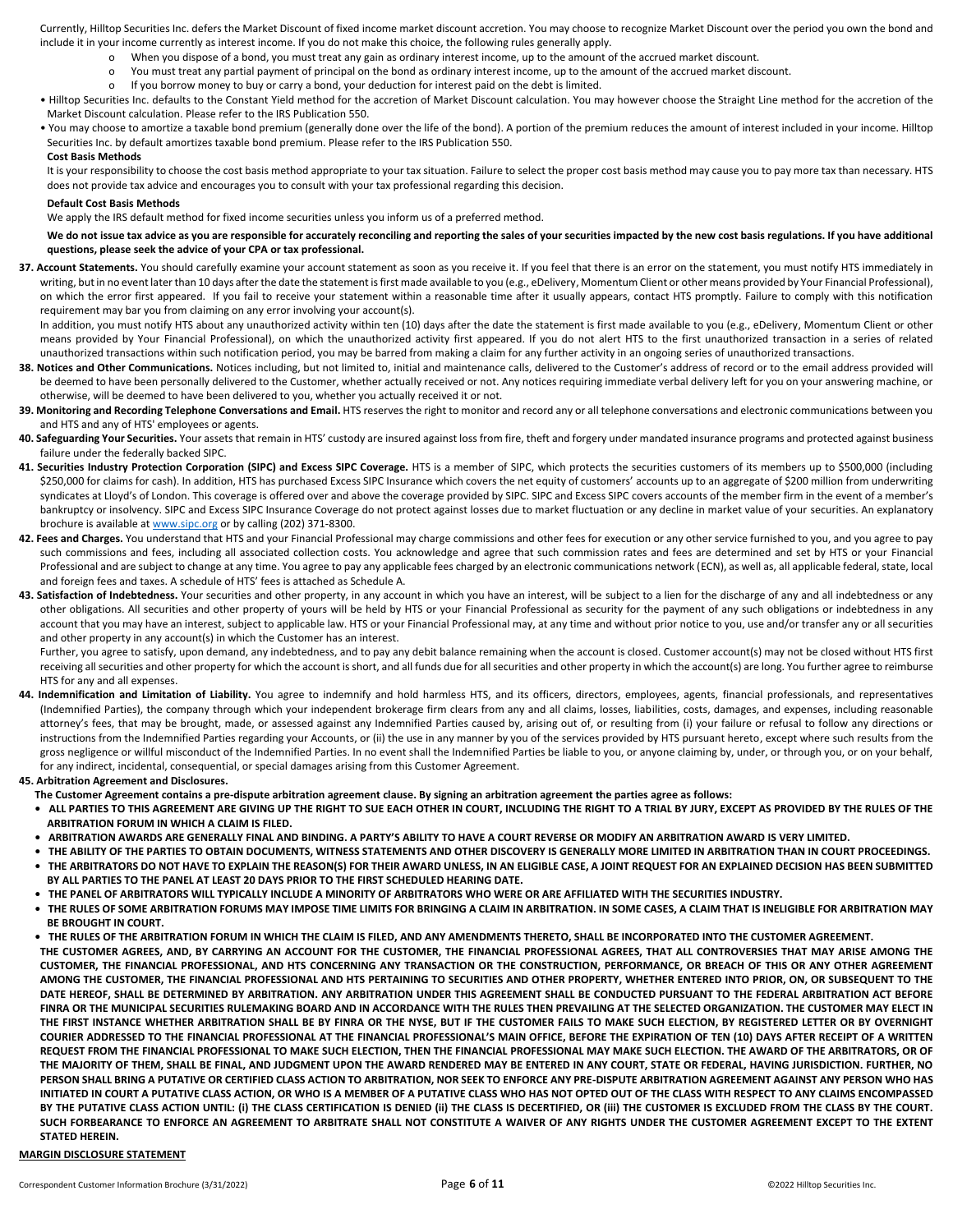This statement is being furnished to you to provide some basic facts about purchasing securities on margin, and to alert you to the risks involved with trading securities in a margin account. Before trading securities in a margin account, you should carefully review the Margin Agreement provided by your brokerage firm (the Firm). Consult your Financial Professional regarding any questions or concerns you may have with your margin accounts.

When you purchase securities, you may pay for the securities in full or you may borrow part of the purchase price from HTS. If you choose to borrow funds, a margin account will be opened and interest will be charged on amounts borrowed by you from HTS. The securities purchased are collateral for the loan to you. If the securities in your account decline in value, so does the value of the collateral supporting your loan, and, as a result, HTS or your Financial Professional can take action, such as issue a margin call and/or sell securities or other assets in any of your accounts held with HTS, in order to maintain the required equity in the account.

It is important that you fully understand the risks involved in trading securities on margin. These risks include the following:

- **Interest on Account Balances.** All balances in the Cash and Margin account types will be net together. If the netting results in a settled debit, debit interest will be charged. If netting results in a settled credit, credit interest will be paid. Interest will be charged on those net debit balances that accrue \$1.00 or greater of interest during the month. Please consult your Financial Professional for additional information.
- You can lose more funds than you deposit in the margin account. A decline in the value of securities that are purchased on margin may require you to provide additional funds to HTS to avoid the forced sale of those securities or other securities or assets in your account(s).
- The Firm or HTS can force the sale of securities or other assets in your account(s). If the equity in your account falls below the maintenance margin requirements or HTS' higher "house" requirements, HTS or your Financial Professional can sell the securities or other assets in any of your accounts held at HTS to cover the margin deficiency. You also will be responsible for any shortfall in the account after such a sale.
- Your securities or other assets may be sold without contacting you. Some investors mistakenly believe that HTS or your Financial Professional must contact the customer for a margin call to be valid, and that HTS or your Financial Professional cannot liquidate securities or other assets in customer accounts to meet the call unless HTS or your Financial Professional have contacted customers first. This is not the case. Most firms will attempt to notify customers of margin calls, but firms are not required to do so. However, even if a firm has contacted a customer and provided a specific date by which the customer can meet a margin call, the firm can still take necessary steps to protect their financial interests, including immediately selling the securities without notice to the customer.
- **You are not entitled to choose which securities or other assets in your account(s) are liquidated or sold to meet a margin call.** Because the securities are collateral for the margin loan, HTS or your Financial Professional has the right to decide which security to sell in order to protect HTS' interests.
- **"House" maintenance margin requirements may be increased at any time without advance written notice.** These changes in HTS' policy often take effect immediately and may result in the issuance of a maintenance margin call. Your failure to satisfy the call may cause HTS or your Financial Professional to liquidate or sell securities in your account(s).
- **You are not entitled to an extension of time on a margin call.** While an extension of time to meet margin requirements may be available to customers under certain conditions, a customer does not have a right to the extension.
- **Please see Schedule A below for additional information regarding HTS' standard margin rates.**

#### **MARGIN & SHORT ACCOUNT AGREEMENT**

In consideration for HTS and your Financial Professional opening or maintaining one or more margin accounts on your behalf, you confirm and agree to the following:

- 1. The terms and provisions of the Customer Agreement apply to accounts of HTS and the Financial Professional/Dealers for which it clears. This provision of the Customer Agreement shall be considered supplementary to the Cash Account Agreement that you have signed. Except as specifically amended by the Customer Agreement, all the terms and conditions set forth in the Cash Account Agreement shall remain effective with respect to your margin account.
- 2. One of the services provided, is to permit you to maintain a margin account and borrow money on marginable securities using credit extended by HTS. Not all securities are marginable. If you do not know whether the security you plan to purchase is marginable, please consult with your Financial Professional before you make the purchase.
- 3. A margin account involves HTS extending credit to you based on the marginable securities in your account as collateral. Margin is the amount you pay when you use HTS' credit to purchase a security. At the time that you open a margin account, you must furnish your Financial Professional with the information required for all other accounts, as well as a signed Margin Agreement which contains loan terms and provisions, enabling HTS to pledge or lend securities carried for your account.
- 4. Margin requirements are twofold. First, there is an initial margin requirement at the time of purchase; and second, there is a minimum margin equity that must be maintained in your account. In most cases, the minimum amount due initially is established by the Federal Reserve Board in accordance with Regulation T. This requirement is expressed as a percentage of the purchase price and it may change from time to time. For example, if the margin requirement is 50%, and you purchase a stock costing \$5,000.00 plus commission, you are only required to deposit 50% of that amount. Under Regulation T, your margin must be deposited into the account by settlement date. The balance due on the purchase will be loaned to you by HTS, and your account will be debited. You are required to pay interest on the amount advanced as you would on any other loan.
- 5. HTS holds the securities you buy as collateral (unless loaned out as described below) for your debt. Although HTS retains your securities as collateral, you receive credit for all dividends or interest, and you may direct your Financial Professional to sell your stock so long as your account is in good order. The settlement date for purchases and sales of most securities made in margin accounts is usually two (2) business days from the date of the transaction.
- 6 In addition to the initial margin requirements of the Federal Reserve Board, the NYSE requires a customer opening a margin account to have minimum initial equity of \$2,000 in the account. For example, if your initial purchase of stock costs \$2,400, you will have to deposit \$2,000 rather than \$1,200 which would be required by the Federal Reserve Board (assuming the Regulation T requirement is 50%).
- 7. The NYSE also sets minimum maintenance requirements. Under present Exchange rules, the margin that must be maintained in an account is 25% of the market value of all securities "long" in the account. The HTS minimum maintenance requirement is 30%. For other securities, such as bonds, there may be a somewhat higher or lower requirement, depending on the security. In accordance with the terms of the Margin Agreement, HTS can increase the margin maintenance requirement at any time, i.e., in cases where there is a lack of diversification in an account's collateral or a preponderance of low priced or infrequently traded securities. If the equity in your account falls below 30% due to a decline in the market value of your securities, it will be necessary for you to deposit additional marginable securities or make cash payment to reduce your indebtedness.
- 8. If your equity falls below the minimum maintenance requirement established by HTS, you will usually receive a margin call notice informing you of the additional collateral required to bring your account above the minimum level. Further, if HTS considers it necessary, HTS may require you to immediately deposit cash or collateral into your account prior to any applicable settlement date in order to assure due performance of your open contractual commitments. HTS does not have to grant a customer an extension on a margin call. If you fail to meet a margin call, HTS has the right to force the sale of any or all securities and other property in your account; buy any or all securities and other property which may be short in your account; cancel any or all open orders; and/or close any or all outstanding contracts to meet any obligations to HTS. This is at the discretion of HTS and may be done without further notice to or contact with you. HTS reserves the right to select the securities to be sold.

In addition, market conditions may make it difficult for HTS to send you a margin call. The volatility of the market may require HTS to take immediate action without demand for additional collateral, or prior notice of sale or purchase, or other notice or advertisement, to protect HTS' interests. HTS can unilaterally force the sale of securities in a customer's account at any time without being required to contact the customer. It should be noted that prior notices in the form of a margin call should not be construed as a waiver of HTS' right to take immediate action in your account to protect HTS' interests at some future date, without making a margin call.

9. It is important that you understand the nature of the debit balance in your account and how it is computed. A debit balance represents money that HTS has loaned to you. As previously noted, when you purchase securities on margin, you must pay the amount of money required by Regulation T and the balance of the purchase price is loaned to you by HTS. It is this loan portion which creates the debit balance and upon which interest is charged. Each additional purchase made on margin adds to your debit balance, and any other charge that is assessed against your account (including interest charges) increases your debit balance. It is very important to understand that unlike in a cash account, you can lose more funds than deposited in your account if the value of your investments declines.

All securities which HTS may at any time be holding for you or which may be in HTS' possession are subject to a general lien for the discharge of your indebtedness and other obligations to HTS. This lien is equal to the amount of money that you owe HTS or your Financial Professional.

- 10. You authorize HTS to lend any securities or other property held by HTS in your margin account and to carry such property in HTS' customer loans. Such property may be pledged, repledged or hypothecated by HTS without notice to you, for equal or greater amounts due to HTS. HTS shall have no obligation to retain a like amount of similar securities or property.
- 11. HTS may loan out (to itself or others) the securities that collateralize your margin debit. If it does, securities are first loaned to HTS prior to lending to others. You may not receive, with respect to securities that are lent, certain benefits that normally accrue to a securities owner, such as the ability to exercise voting rights, or to receive interest, dividends, or other distributions. The individual or entity to which the securities are lent will accrue these benefits except for cases in which the securities are loaned to and held by HTS and not loaned to another party. If HTS holds the lent securities, you will continue to accrue these benefits. Although you may receive substitute payments in lieu of distributions, these payments may not receive the same tax treatment as actual interest, dividends, or other distributions, and you may therefore incur additional tax liability for substitute payments. HTS may allocate substitute payments by lottery or in any other manner permitted by law, rule, or regulation. Currently, these substitute payments are allocated according to the number of shares an account holds, with the larger accounts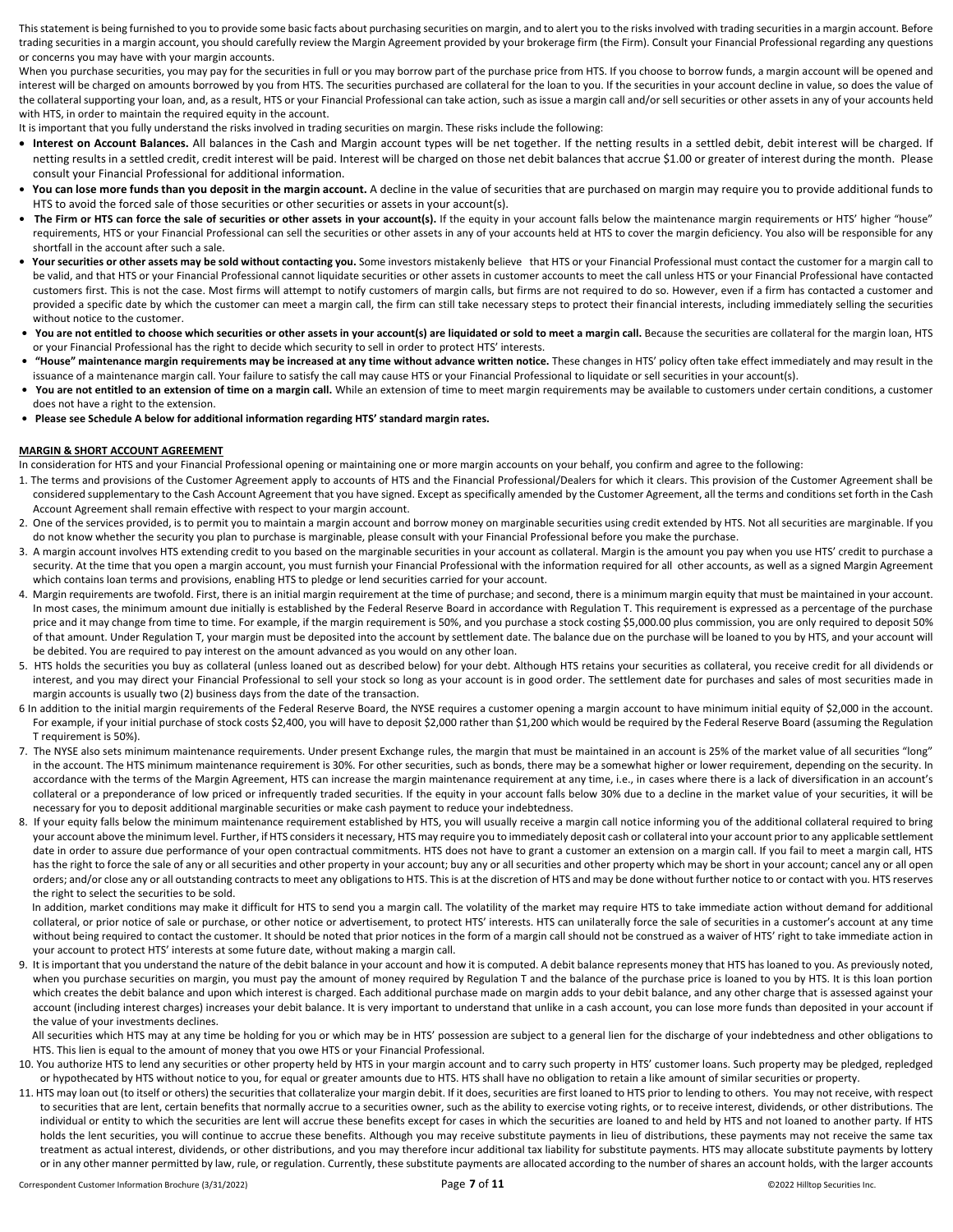receiving payment first. Please note that any substitute payments HTS makes are voluntary and may be discontinued at any time. However, at this point in time, substitute payments have never been discontinued.

- 12. A short sale is a transaction in which you sell a security that you do not own. HTS borrows the security on your behalf for delivery to the purchaser. Prior approval is required on all short sales. There may be certain costs associated with the securities that HTS borrows on your behalf, and you agree to pay such costs, including all associated collection costs. You acknowledge and agree that such costs are determined by the party from which HTS borrows the security, HTS or your Financial Professional and are subject to change at any time. The credit generated by any short sale does not reduce your debit balance for the purpose of computing interest until the short position is covered, either by delivery of the security or by purchasing it. Always bear in mind that your short credit may be reduced substantially, or possibly lost altogether, when you cover your short credit may be reduced substantially, or possibly lost altogether, when you cover your short position by purchasing the security. There are special margin requirements on a short sale. NYSE rules presently require for maintenance margin on short sales: (i) \$2.50 per share or 100% of the current market value, whichever is greater, of each stock short in the account selling at less than \$5 per share, or, (ii) \$5 per share; or 30% of the current market value, whichever is greater, of each stock short in the account selling at \$5 per share or above.
- 13. If the security that you sold short appreciates in market price over the selling price, interest will be charged on the appreciation in value. If the security that you sold short depreciates in market price, interest on any debit balance in your account is reduced in relation to the depreciation in value. The daily closing price is used to determine any appreciation or depreciation of the security sold short. This practice is known as "marking-to-the-market".

The annual rate of interest which HTS charges on your debit balance is determined by HTS' cost of borrowing money and other factors. Your rate of interest may be changed without notice. Please see Schedule A below for additional information regarding HTS' standard margin rates.

14. Interest on margin accounts will be charged on the settled margin balance in your account. The annual rate of interest which will be charged on your settled margin balance may vary from the HTS Base Rate, depending on the amount of the settled debit balance in your account. Each day this interest is accumulated into a monthly total. The normal interest period ends on the last business day of the monthly statement cycle. Interest is computed by multiplying the daily debit balance by the daily interest rate (1/360 of the annual interest rate) times the number of days in the interest period. If during any interest period there is a change in interest rates, applicable to your account, separate computations will be made for each interval in which there is a change in the rate during the interest period. When the rate changes during an interest period, a blended rate will be calculated based on the number of days each interest rate is in effect during that period.

#### **15. I acknowledge that I have read, understand, and agree to be bound by the pre-dispute Arbitration Clause contained herein.**

#### **OPTION ACCOUNT AGREEMENT**

In connection with any transactions in Put and Call options (including combinations of the two) that HTS and/or your Financial Professional may handle, purchase, sell, and/or endorse for your account, you confirm and agree to the following:

- 1. The terms and provisions of the Customer Agreement apply to accounts of HTS and the Financial Professional/Dealers for which it clears. This provision of the Customer Agreement shall be considered supplementary to the Cash and Margin Agreement(s) (if applicable) that you have signed. Except as specifically amended by the Customer Agreement, all the terms and conditions set forth in the Cash Account Agreement and the Margin & Short Account Agreement shall remain effective with respect to your option account.
- 2. By signing the Option Agreement, you acknowledge your understanding of the risks involved in dealing in options. Where the term "option" is used, this includes all standardized Put and Call options issued by the Options Clearing Corporation.
- 3. You acknowledge receipt of the current Options Clearing Corporation Disclosure Document and the Special Statement for Uncovered Option Writers, if applicable, and confirm that all your option transactions are subject to the rules and regulations of the Options Clearing Corporation, the appropriate option exchange, FINRA, and any additional terms and conditions which may be imposed.
- 4. You agree that acting alone or in concert with others, you will not exceed the position and exercise limits imposed by the Options Clearing Corporation or other regulatory bodies. You further understand that it may be necessary to report your position in a class of options having the same underlying security to the proper regulatory authority, indicating your name, address, and Social Security number.
- 5. You acknowledge that you have furnished your Financial Professional with your financial information and investment objectives. Should your financial situation or investment objectives change, you will notify your Financial Professional immediately. HTS or your Financial Professional reserve the right to deny, revoke or discontinue option privileges on any account.
- 6. You acknowledge that HTS or your Financial Professional have the right to determine whether an order is acceptable, as well as, the position limits that HTS or your Financial Professional are prepared to undertake for your account.
- 7. You acknowledge that both the purchase and sale (writing) of Put and Call options involve a high degree of risk and are not suitable for all investors. You are aware that you should not purchase an option unless you are able to sustain a total loss of the premium (cost of option) and the costs associated with purchasing the option. Further, you are aware that you should not sell (write) an option unless you own the underlying security or are in a position to assume the substantial risks inherent in writing "naked" options. You agree not to hold the financial professional liable for any loss incurred due to the purchase or sale of such securities.
- 8. You are aware that when you purchase an option, you must pay the full premium and that an option purchase cannot be margined. In addition, there are special margin requirements governing the sale of options with which you will become familiar before commencing an option program. Complete details on the margin requirements for options are available through your Financial Professional.
- 9. As additional consideration for the opening sale of Call option(s) for your accounts, you agree that you will not sell, during the life of such option(s), the underlying collateralizing securities until such option(s) are closed, exercised, expire, or you have been approved for and have met the collateral requirements established by the financial professional for carrying Uncovered Call options. You also agree that the financial professional, in the financial professional's sole discretion, may refuse any orders to sell such underlying securities which the financial professional receives from you or by means of a "give-up" basis through another financial professional unless, prior to such sale, you have met the collateral requirements established by the financial professional for carrying Uncovered Call options. The financial professional has the right, at the financial professional's sole discretion, to permit you to apply the proceeds of such sale to collateral requirements.
- 10. Since option contracts are traded for a specified period of time and have no value upon expiration, you agree to advise your Financial Professional if you wish to enter offsetting transactions by closing out your position or exercising the option prior to the expiration date. Failure to do this may result in the option expiring worthless, even though it might have a monetary value on the expiration date. You understand that you bear full responsibility for taking action to exercise or sell valuable options. In the absence of you notifying the financial professional to exercise a valuable options contract by 3:00 PM, CST, on the last business day prior to expiration date of the options contract, you agree that the financial professional may exercise the options contract on your behalf. This is in no way to be construed as an obligation on HTS' part to sell or exercise such options on your behalf.
- 11. You acknowledge that you are aware that all short American-style option positions are subject to assignment at any time and that European-style option contracts are only exercisable on the option's date of expiration. Since an American-style option provides an investor a greater degree of flexibility than a European-style option, the premium an American-style option is at least equal to or higher than the premium for a European-style option which otherwise has all the same features.
- 12. When HTS receives an exercise notice from the Options Clearing Corporation, HTS assigns the notice to a customer who is a writer of an identical option contract. Exercise assignment notices for option contracts are allocated among customer short positions pursuant to a procedure that randomly selects from among all customer short option positions that are subject to exercise. All short options positions are liable for assignment at any time. A more detailed description of HTS' random allocation procedure is available upon request.
- 13. If an exercise notice is assigned to your account, you must deliver the underlying security to HTS in the case of a Call, and deposit funds or securities with HTS in the case of a Put, sufficient to properly margin the security promptly.

#### **14. I acknowledge that I have read, understand, and agree to be bound by the pre-dispute Arbitration Clause contained herein.**

#### **INVESTMENT OBJECTIVES**

To ensure that you, the Customer, and HTS have a mutual understanding of the meaning of the investment objective terminology utilized on the New Account Application, the terms and corresponding definitions are contained therein. Please discuss any necessary clarifications of those terms with your Financial Professional.

#### **MUTUAL FUND BREAKPOINT DISCOUNT DISCLOSURE STATEMENT**

When investing in mutual funds it is important to understand sales charges, expenses, and management fees, as well as breakpoint discounts. For general information about these fees and discounts, please refer to the Mutual Fund Breakpoint Disclosure Statement located at www.hilltopsecurities.com. To request a copy of this disclosure by mail or fax, please contact your Financial Professional.

#### **MUNICIPAL CLIENT EDUCATION AND PROTECTION**

HTS is registered with the U.S. Securities and Exchange Commission and the Municipal Securities Rulemaking Board. Additional information regarding these organizations may be found at www.sec.gov and www.msrb.org. A municipal investor brochure is posted on the website of the Municipal Securities Rulemaking Board that describes the protections that may be provided by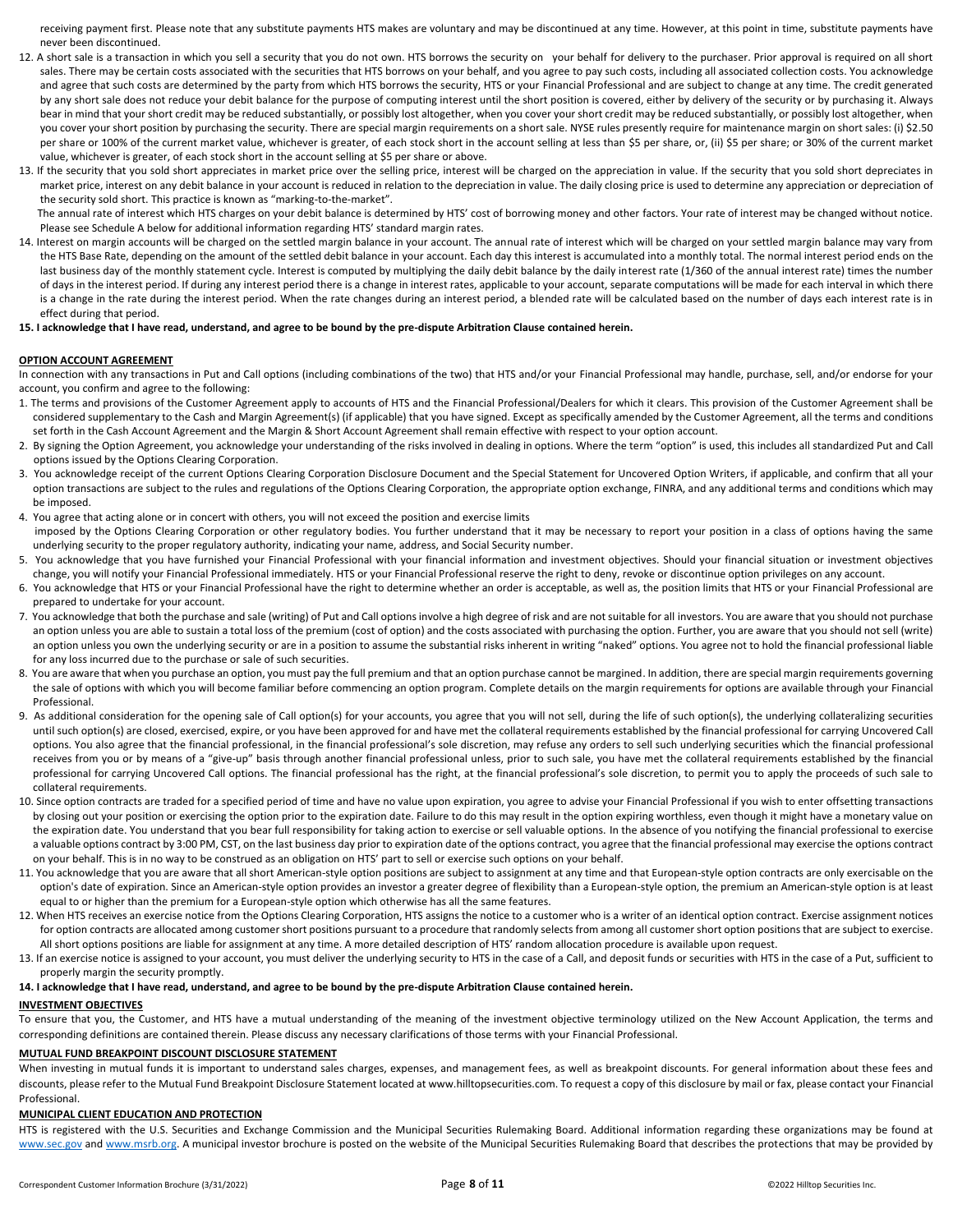the Municipal Securities Rulemaking Board rules and how to file a complaint with an appropriate regulatory authority. Registration with the organizations does not imply any endorsement or approval has been granted to HTS.

## **SCHEDULE A: COMMISSIONS AND OTHER FEES**

Your Financial Professional will set the commissions or miscellaneous fees, if any, to be charged to you on security transactions reflected on your confirmation. You should consult your Financial Professional for details of his commission charges. Commission and fees are subject to change without notice. Please contact your Financial Professional with any questions. Additional fees may apply.

Interest: HTS reserves the right to charge interest on: (i) payments to you before the settlement date on securities; (ii) payments to you for securities sold where good delivery of securities has not been made; and (iii) on debit balances where payment has not been received from you on or before the settlement date on securities purchased.

#### **The fee schedule below lists the fees that your Financial Professional may be charged by Hilltop Securities Inc. Your Financial Professional may have different fees and charges, and your Financial Professional should disclose those to you in writing.**

| <b>MONEY MARKET</b>                                         |                                                                                 |
|-------------------------------------------------------------|---------------------------------------------------------------------------------|
| Vision Check - Reorders                                     | \$15                                                                            |
| Vision Check - Rush Orders                                  | \$22.50                                                                         |
|                                                             |                                                                                 |
| Vision Check - Stop Payment                                 | \$25                                                                            |
| Vision Check - Returned Check                               | \$25                                                                            |
| Vision Check - Photocopy of canceled check                  | \$10                                                                            |
| Vision Check Writing Termination                            | \$25                                                                            |
| Visa Platinum Debit Card - Annual Fee                       | \$50                                                                            |
|                                                             |                                                                                 |
| ACCOUNT TRANSFER/DELIVERIES BETWEEN BROKER DEALERS OR OTHER |                                                                                 |
| <b>AGENTS/MUTUAL FUND COMPANIES</b>                         |                                                                                 |
| <b>Account Transfer Fee (ACAT)</b>                          | \$100                                                                           |
| Account Transfer Fee (Non-ACAT)                             | \$150                                                                           |
| Delivery of Book Entry Securities (Per Issue)               | \$25                                                                            |
| Receipt/Delivery of Foreign Securities                      | \$100                                                                           |
|                                                             |                                                                                 |
|                                                             |                                                                                 |
| <b>GENERAL</b>                                              |                                                                                 |
| Wire Transfer - US Bank                                     | \$20                                                                            |
| Wire Transfer - Foreign Bank                                | \$50                                                                            |
| Prepay Fee                                                  | \$20                                                                            |
| <b>Cleared Check Copy</b>                                   | \$20                                                                            |
| <b>Stop Payment</b>                                         | \$25                                                                            |
| Returned Deposit Item                                       | \$35                                                                            |
| Returned Outgoing Wire Transfer Fee                         | \$25                                                                            |
|                                                             |                                                                                 |
| <b>Accommodation Fee</b>                                    | \$25                                                                            |
|                                                             |                                                                                 |
| <b>DELIVERIES - MINIMUM FEES</b>                            |                                                                                 |
| <b>Regular Next Day</b>                                     | \$25                                                                            |
| Priority Next Day                                           | \$30                                                                            |
| Saturday Delivery                                           | \$40                                                                            |
| <b>Foreign Address</b>                                      | \$60                                                                            |
| <b>USPS Priority Mail</b>                                   | \$6                                                                             |
|                                                             |                                                                                 |
| CERTIFICATES, DRS, DWAC, W/T & PROCESSING                   |                                                                                 |
| Low-Priced/Large Quantity Review/Processing Fee             | \$300*                                                                          |
| Legal Transfer Fee                                          | \$50*                                                                           |
| Non-Equity Physical Processing Fee                          | $$150*$                                                                         |
|                                                             | \$100*                                                                          |
| Non-DTCC Eligible Receipt/Delivery                          |                                                                                 |
| <b>RVP/DVP Fee</b>                                          | \$50*                                                                           |
| Certificate Handling Fee                                    | \$50                                                                            |
| DRS Deposit/Withdrawal                                      | \$50*                                                                           |
| DWAC Deposit/Withdrawal                                     | $$75*$                                                                          |
| <b>Exercising Employee Stock Options</b>                    | \$50*                                                                           |
| Canadian Deposit                                            | \$150*                                                                          |
| Foreign Deposit                                             | \$250*                                                                          |
| Canadian Settlement                                         | \$50*                                                                           |
| Foreign Settlement                                          | \$100*                                                                          |
|                                                             | Pass through fees*                                                              |
| <b>Transfer Agent Fee</b>                                   |                                                                                 |
| <b>DTCC Deposit</b>                                         | \$12                                                                            |
| <b>DTCC Legal Deposit</b>                                   | \$50                                                                            |
| DTCC Withdrawal by Transfer                                 | \$500                                                                           |
| DTCC/TA Reject                                              | \$125                                                                           |
| <b>DTCC DRS Reject</b>                                      | \$75                                                                            |
|                                                             |                                                                                 |
| DTCC New York Window Settlement                             | $$50*$                                                                          |
| <b>DTCC Envelope Settlement Service</b>                     | \$35                                                                            |
|                                                             |                                                                                 |
| <b>OTHER FEES</b>                                           |                                                                                 |
| Customer Research or Document Reproduction Fee              | \$25 per hour                                                                   |
| Annual Safekeeping Fee                                      | \$50 per position                                                               |
| Bond Fees (Purchase or Sale)                                | \$5 for T-Bills and \$15 for T- Notes, T-Bonds and other Government Instruments |
|                                                             |                                                                                 |
|                                                             |                                                                                 |
| Redemption / Termination                                    | \$25                                                                            |
| <b>Corporate Action Deposits</b>                            | \$90                                                                            |
| Corporate Action Physical Certificates                      | \$6*                                                                            |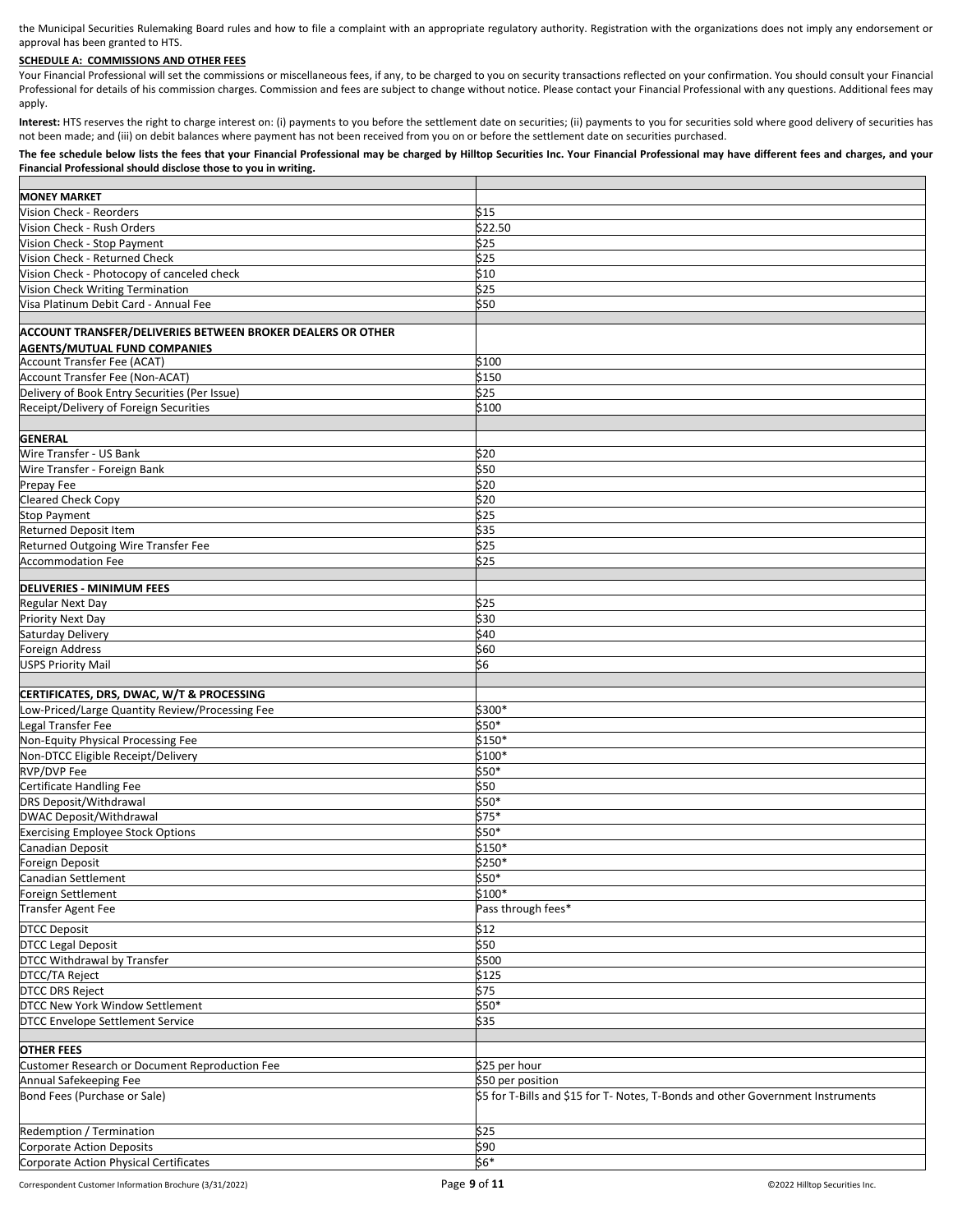| Foreign Tax Elections                                                               | \$50                        |
|-------------------------------------------------------------------------------------|-----------------------------|
| Mandatory Corporate Action                                                          | \$10 per event              |
| Mutual Fund Positions Networking Fee                                                | \$50                        |
| Mutual Fund Transaction Fee                                                         | Service fees may be charged |
| <b>Option Reporting Fee</b>                                                         | \$0.04 per contract         |
| Private Placement / Limited Partnership Annual Safekeeping fee                      | \$100                       |
| Private Placement / Limited Partnership Re-registration of any kind                 | \$75                        |
| Private Placement / Limited Partnership Transfer in Purchase and Sale               | \$75                        |
| <b>Voluntary Corporate Action Instruction</b>                                       | \$50 per instruction        |
|                                                                                     |                             |
| <b>IRA</b>                                                                          |                             |
| <b>Annual Fee</b>                                                                   | \$45                        |
| <b>Account Termination</b>                                                          | \$50                        |
|                                                                                     |                             |
| <b>OTHER RETIREMENT ACCOUNTS</b>                                                    |                             |
| <b>Qualified Plans</b>                                                              | \$250 Primary Annual        |
|                                                                                     |                             |
| <b>HOLDING and REPORTING FEE</b>                                                    | \$50                        |
| *Pass through fees may include, but are not limited to, charges from DTCC, transfer |                             |
| agents, third party custodians and foreign exchanges.                               |                             |
| The HTS Margin Base Rate is:                                                        | $5.24+$                     |

#### **HILLTOP SECURITIES INC. BUSINESS CONTINUITY PLANNING DISCLOSURE**

Hilltop Securities Inc., ("HTS"), provides services using computer systems and financial relationships. The events of September 11, 2001 emphasized the importance of the capital markets to our economy. As a result, we have been working to improve our responses to various situations that have the potential to impact our ability to serve you. This disclosure document is designed to provide you with information on how we have approached and/or plan to approach various situations that we may encounter.

#### **Overview of Hilltop Securities Inc.**

Hilltop Securities Inc., a Member Firm of the New York Stock Exchange, is a full-service brokerage firm providing customers with execution services on all major exchanges and access to all major markets. In addition, HTS performs, as agent, certain execution and clearing functions for independent brokerage firms. These functions are provided primarily in Dallas, Texas with various financial professional, trading, stock-loan and investment banking offices located in other locations in the United States.

HTS uses various mission critical systems to provide these services to our customers. These systems are housed at one of our data centers, one of our offices, or at a third party service provider, exchange or utility.

Our business continuity planning ("BCP") first insures the safety and security of our employees. The events of 9/11 emphasized the unique skill sets of personnel who work in our industry and the need to put their safety first so that after an interruption they are available to continue serving our customers. In addition to protecting our personnel, our BCP and daily operations are focused on preserving our critical firm and customer data through regular backups which are moved offsite either via media and/or real time and near real time electronic copies of our data at remote locations. In 1996 we added a second data center in one of the suburbs of Dallas which houses our backup hardware/software, real time data copies and back office recovery space. We have constructed high bandwidth networks between our two data centers allowing us to utilize the resources of both centers during normal production, as well as facilitating the real time movement of data from the primary data servers to the backup data servers. Finally, our industry is heavily interconnected with data connections ranging from dial-up modem communication, dedicated private lines, frame relay technology and, in many cases, the Internet through encrypted sessions. Where mission critical systems are involved, we have installed, where possible, redundant connections to the exchanges, utilities and counterparties involved.

## **Business Continuity Planning Response Scenarios**

The details of our BCP are proprietary and contain information which is confidential and in many cases potentially harmful to HTS and our customers if publicly available. The following series of event scenarios are presented to disclose to you our planned approach for dealing with a variety of hypothetical Significant Business Disruptions ("SBD's"), but based on the number of variables present in each situation, HTS can't guarantee we will follow these plans.

Scenario: An event occurs that, like 9/11, causes the complete shutdown of securities trading, clearance/ settlement or other banking services nationwide. (Impact: Nationwide) HTS plans to continue business during this type of event and will await the reopening of the affected institutions. Unless a securities industry holiday is declared, we plan to be open each business day until full functionality is restored. The recovery time in this scenario will be dependent on the timing specified by the impacted organizations. We plan to be ready to open when they reopen.

Scenario: A specific exchange is unable to trade. (Impact: Nationwide) HTS plans to continue business during this type of event and will route its order flow away from that exchange to alternative exchanges for the securities that exchange trades. Our recovery time objective for this scenario is less than one hour.

Scenario: One of our major telecommunications vendors loses a key central office or service offering. (Impact: Nationwide and/or firm only) HTS plans to continue business during this type of event and will use alternative dialing plans (e.g. placing/receiving local calls through a long distance vendor different from the failed vendor), backup lines from a different vendor for mission critical data applications (e.g. use the Sprint backup connection to an exchange when AT&T is down). Our planned recovery time objective is less than four hours.

Scenario: The power grid (ERCOT) that serves the majority of our Texas locations is down. (Impact: Regional) HTS plans to continue business during this type of event and will utilize the backup generators that are located at both the primary data center location and the backup data center location to power our operations during the outage. Where necessary, we will relocate personnel among our facilities to compensate for any workspace outages. Our planned recovery time objective for power to our data centers from the backup generators is less than fifteen minutes. If we are required to activate our business resumption space for operations recovery, the planned recovery time objective is four hours for mission critical functions.

Scenario: Our headquarters location is closed. (Impact: Single building, city wide, business district) HTS plans to continue business during this type of event and will transfer its mission critical activities to the backup data center and our other offices and affiliate offices. Assuming no access to and no power to the building, the planned recovery time objective for mission critical activities is four hours. Our planned recovery times for business resumption may be negatively impacted by the unavailability of external resources and other circumstances beyond our control. In the event of a significant business disruption, Hilltop Securities Inc. will supply additional information at 866-SWS-5BCP (866-797-5227).

Scenario: Your Financial Professional/Dealer firm which clears through Hilltop Securities Inc. experiences a significant business disruption and cannot be contacted. HTS has set up operational procedures to assist the clients of Financial Professional/Dealers for which we clear. For more information please go t[o www.hilltopsecurities.com.](http://www.hilltopsecurities.com/)

#### **Updates to this disclosure**

As we continue to test our plans and as conditions in our firm and the industry change, we will continuously revise the plans as considered necessary. Whenever we update this disclosure document we will promptly place a copy of it on our website. You may request a hard copy of this disclosure in its current revision be sent to you at any time by mail.

By signing, you are confirming that you have received and read this document.

Applicant Signature The Co-Applicant Signature Date Co-Applicant Signature Date

X \_\_\_\_\_\_\_\_\_\_\_\_\_\_\_\_\_\_\_\_\_\_\_\_\_\_\_\_\_\_\_\_\_\_\_\_\_\_\_\_\_\_\_\_\_ X \_\_\_\_\_\_\_\_\_\_\_\_\_\_\_\_\_\_\_\_\_\_\_\_\_\_\_\_\_\_\_\_\_\_\_\_\_\_\_\_\_